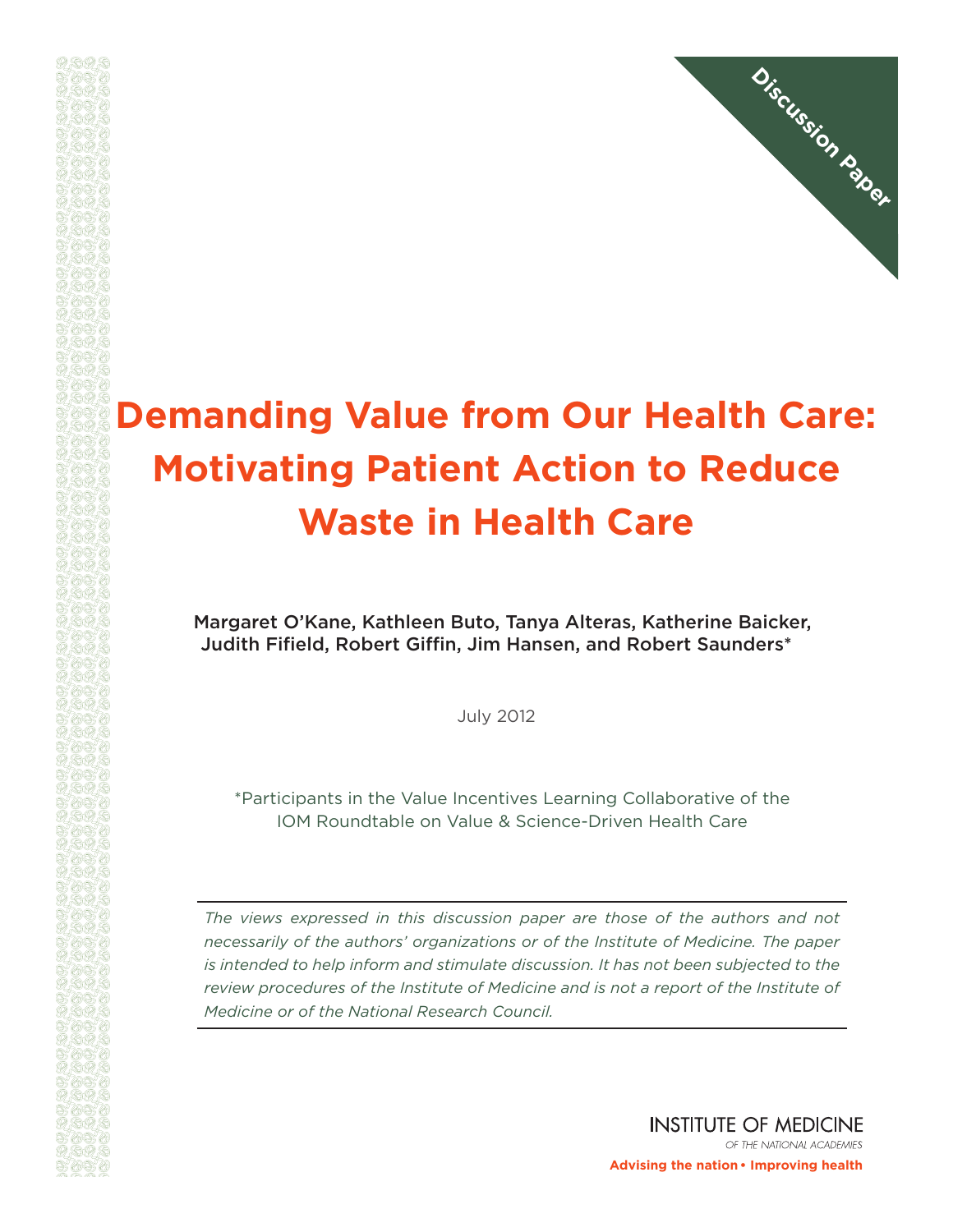## **AUTHORS**

#### **Margaret O'Kane**

President and CEO National Committee for Quality Assurance

**Kathleen Buto** VP, Health Policy & Government Affairs Johnson & Johnson

**Tanya Alteras** Associate Director, Consumer-Purchaser Disclosure Project National Partnership for Women & Families

**Katherine Baicker** Professor of Health Economics Harvard University

#### **Judith Fifield**

Director, Center for Translating Research into Practice and Policy University of Connecticut Health Center

**Robert Giffin** VP, Healthcare Policy & Reimbursement Covidien

**Jim Hansen** VP & Executive Director Dossia Consortium

#### **Robert Saunders** Program Officer Institute of Medicine

## The authors were assisted by the following individuals:

**Charles Alston** MSL Washington

**David Asch** University of Pennsylvania

**Leah Binder** The Leapfrog Group

**David Clifford** PatientsLikeMe (formerly)

**Alexandra Clyde** Medtronic

**Lorainne Glazar** TMC HealthCare

**Judith Hibbard** University of Oregon

**Sheri McCoy** Johnson & Johnson (formerly)

**Brian Powers** Institute of Medicine

**Lygeia Ricciardi** Office of the National Coordinator for Health Information Technology

**Valerie Rohrbach** Institute of Medicine

**Susan Shurin** National Institutes of Health

**Kevin Volpp** University of Pennsylvania

**Benjamin Weigand** Johnson & Johnson

**Explanation of contents:** The following discussion paper includes two appendixes that are intended as companion and complementary items to the main text. They can also be used as pull-out, standalone resources for a variety of audiences.

This discussion paper can be accessed at: www.iom.edu/PatientsForValue.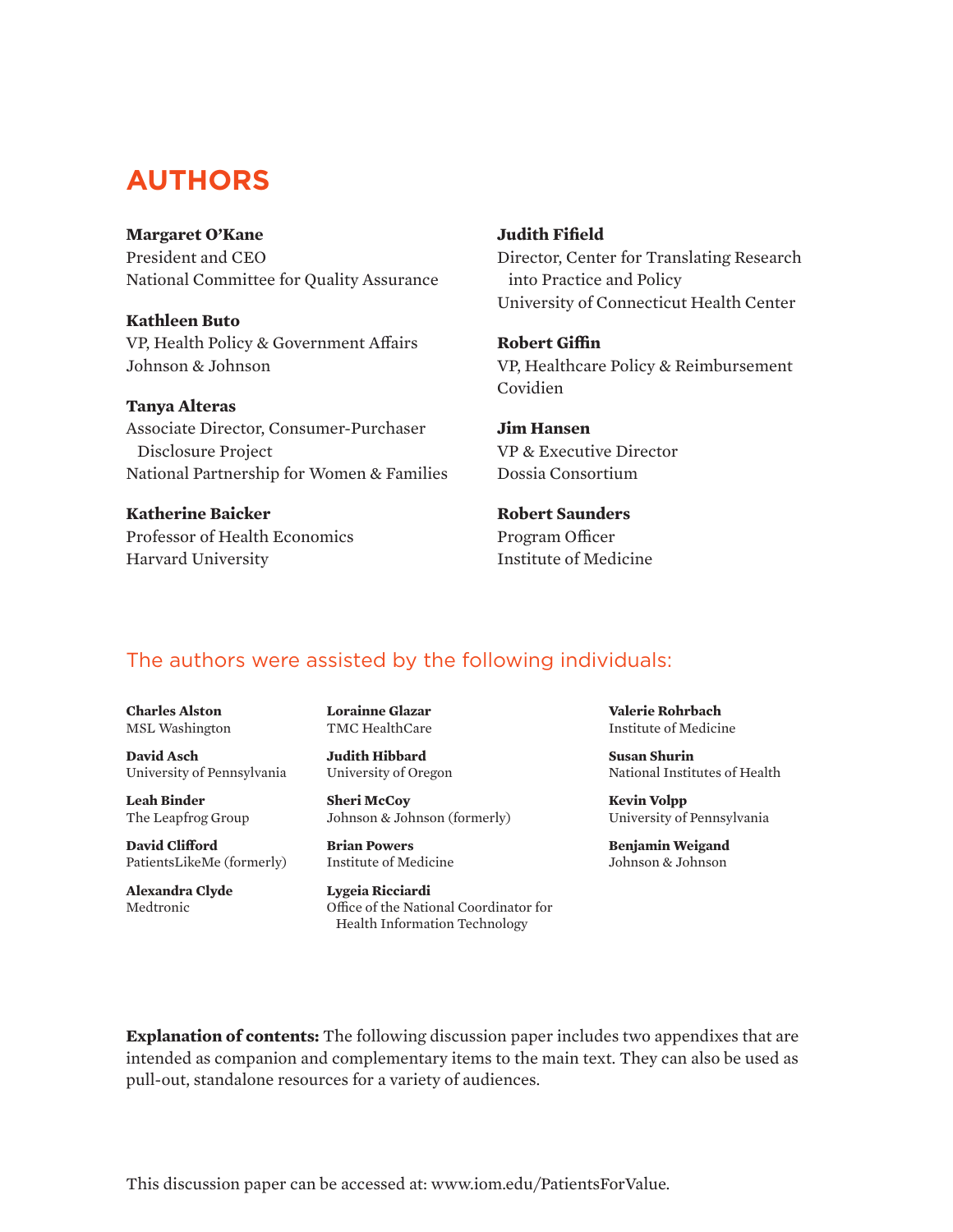## **Demanding Value from Our Health Care: Motivating Patient Action to Reduce Waste in Health Care**

Margaret O'Kane, National Committee for Quality Assurance; Kathleen Buto, Johnson & Johnson; Tanya Alteras, National Partnership for Women & Families; Katherine Baicker, Harvard University; Judith Fifield, University of Connecticut; Robert Giffin, Covidien; Jim Hansen, Dossia; and Robert Saunders, Institute of Medicine<sup>1</sup>

Health care costs have doubled as a share of the economy over the past three decades (Martin et al., 2012), causing stress on family, employer, and government budgets. Furthermore, these expenses contain substantial waste and often do not improve patient health. One important way to improve this situation is by engaging patients and the public around value. There are numerous challenges to achieving this goal, including several unanswered questions about how best to routinely approach patients on the issue. Yet, some insights are developing. First, the success of value initiatives depends on their understanding of, and connection to, patient goals, motivations, values, and aspirations. To further engage people around value requires that comparative cost and quality information is available and comprehensive enough to support individuals' care decisions. Finally, value needs to be embedded in all aspects of health care decisions—from incentives to benefit design—to support patients and consumers as they seek to increase the value they achieve from their care. Given the size of the task, effective change will require coordinated efforts from all stakeholder groups.

#### **WHY IS IT IMPORTANT TO ENGAGE PEOPLE IN HEALTH CARE VALUE?**

In recent years, concerns have been growing about the rising cost of health care. In 2012, health care will consume an estimated 18 percent of the economy, or almost \$2.8 trillion. Moreover, costs are increasing rapidly, having risen by 88 percent in the last decade (Martin et al., 2012). These rising costs stress family, employer, and national budgets. Rising health care costs have eaten away at income gains for the last decade, leaving a family's real wages essentially flat. In the same time frame, insurance premiums for families and individuals have more than doubled (Auerbach and Kellermann, 2011). These cost problems can be quite acute for those struggling with serious medical conditions, with 40 percent of such patients reporting that health care costs are a serious financial problem for them or their families (NPR, RWJF, and Harvard, 2012). If this type of spending produced outstanding results, it could potentially be justified. However, the health care system contains substantial waste that does not improve patient health and produces little value.

Greater engagement of patients and the public has the potential to transform every dimension of health care. This is especially true for improving health care value. Focusing care

 $\overline{a}$ 

<sup>&</sup>lt;sup>1</sup> Participants in the Value Incentives Learning Collaborative of the IOM Roundtable on Value & Science-Driven Health Care. While the manuscript reflects contributions from the authors, authorship does not imply endorsement of every point expressed in the document. In addition, although the individuals who provided assistance submitted many constructive comments and suggestions, they were not asked to endorse the final draft of the discussion paper before its release.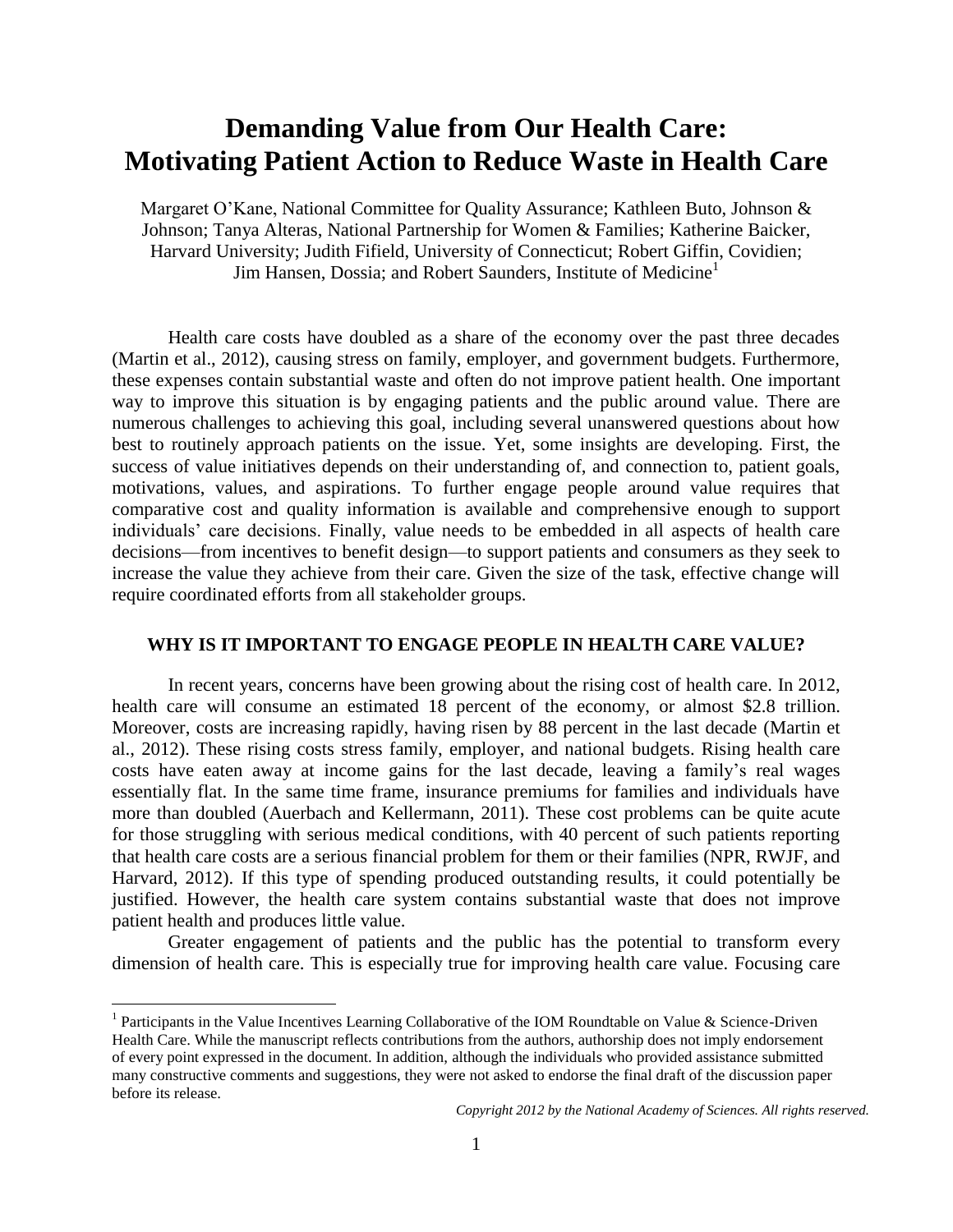on patient needs can promote higher-quality care and better use of resources, which has been demonstrated in several prior studies. For example, several studies have found that patientcentered communication is associated with fewer diagnostic tests and lower costs (Epstein et al., 2005). Another study found lower use of health care services and lower overall cost with physicians who employ a patient-centered practice style (Bertakis and Azari, 2011). Furthermore, studies of shared decision making have found that patients who receive thorough information on benefits and risks tend to choose less-invasive treatments; one study found that well-informed patients were 20 percent less likely to choose surgery than other patients (O'Connor et al., 2009; Stacey et al., 2011). These examples demonstrate the impact that patients and consumers can have on improving health care value when they are involved in their own care.

Patients and consumers may be increasingly receptive to beginning a conversation about value. While most Americans are generally happy with their specific coverage and care, most also see the need for improvements to the overall system (Blendon et al., 2011; RWJF, 2011). For example, 65 percent of Americans grade the quality of their care as an A or a B; approximately the same percent rate the overall quality of American health care as grade C or below (Blendon et al., 2011). Moreover, changes in the structure of health insurance, such as the shift toward high-deductible health plans, have increased the level of costs borne directly by patients and consumers. In 2010, 30 percent of workers had an individual deductible of \$1,000 or higher for their employer-sponsored insurance (KFF and HRET, 2011). On a national level, policy discussions have begun to focus on defined-contribution plans, like premium support and vouchers, amid growing anxiety about the ability to control ever-rising health care costs (Haskins et al., 2011).

Another opportunity to engage people in value lies in the growing interest in, and ability of the public to look for, information that can guide their decisions in many aspects of their lives. In a recent survey, almost 60 percent of individuals were willing and able to do detailed research before buying a car, and 50 percent do so before buying a major appliance (Lynch and Smith, 2011). While decisions in health care are different from decisions about consumer goods, there are some similar principles at play. Accordingly, there are signs that consumers are increasingly looking for health care information. In 2011, 80 percent of Internet users looked online for some type of health information (Fox, 2011). Before a doctor's visit, patients are looking for information to help them better explain their symptoms, while after the doctor's visit, they are looking for information to better explain what the doctor said and alternative treatment options. People's growing interest in accessing health information presents a new opportunity for engaging conversations around value.

While certain initiatives have reported success in involving people in improving health care value, more work needs to be done to understand how to engage patients consistently. Several themes are beginning to emerge from research and practice on strategies for communicating and discussing value and applying those insights to care decisions. This paper highlights key lessons learned about engaging people in value: the need to understand what patients view as value; the need to ensure the availability, utility, and use of cost and quality information; and the need to provide more than just information to support patient value decisions. These lessons can be the basis for the continuing work that needs to be done.

Further information about ways to engage patients in value is included in Appendix A, which summarizes this information in short document intended for broad accessibility. Appendix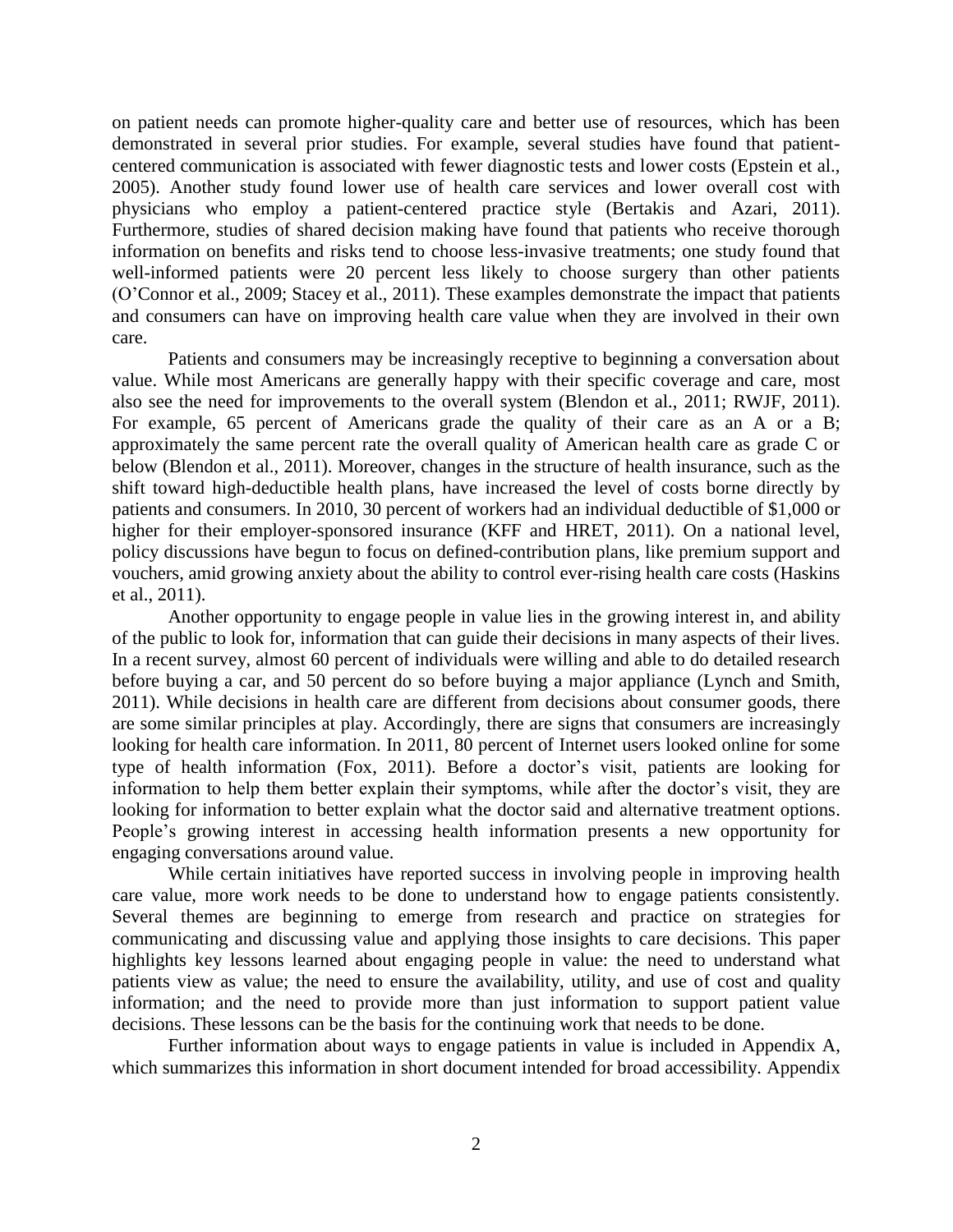B contains selected resources that have been developed on care cost, quality, and value for patient and consumer decision making.

#### **WHAT ARE THE KEY CHALLENGES IN INVOLVING PEOPLE IN HEALTH CARE VALUE?**

Given the unsustainable path of growth in health costs, attention needs to be focused on improving health care value. Fundamentally, value is what is gained for a given cost. Yet, this simple definition is complicated by the fact that different stakeholders have different perspectives on what procedures, treatments, technologies, and care practices are valuable and how valuable they are (IOM, 2010). Given the importance of patient perspectives in the health care system, definitions of value should consider how care improves patients' overall health, their quality of life, their experience of care, and the overall health of the public.

One challenge is that many patients and consumers are reluctant to talk about value (Hibbard and Sofaer, 2010; RWJF, 2011). In some cases, value can be perceived as a code word for rationing, implying that care may be cheapened or that patients would have less time with their clinicians (RWJF, 2011). These perceptions translate into tepid support for incentives that encourage people to consider value when selecting clinicians, health care organizations, or medical treatments.

Another challenge is that many individuals are unsure about the usefulness of detailed research into health care options. One survey found that 40 percent of people were uncertain that they could find a better-qualified doctor through detailed research while 60 percent were not confident that they could reduce the cost of health care by shopping around (Lynch and Smith, 2011). Part of the reason that many individuals believe research will not improve their health care options is the common perception that all hospitals or clinicians are of similar quality—or even that all health care meets minimum quality standards (Blendon et al., 2011; Carman et al., 2010; Hibbard and Sofaer, 2010; KFF, 2008, 2011). If quality does not vary, there is little to be gained by careful research of different health care options. Yet, multiple studies have shown that wide differences exist in the quality of care delivered by different hospitals and physicians. These quality differences occur independently of cost—sometimes better-quality care cost more, but often it costs less.

Several other challenges exist when seeking to engage patients in health care value. Unlike the decision to purchase a consumer good, health care decisions can be made under very difficult circumstances when patients are under physical, mental, and emotional stress. It is unlikely that an individual suffering a heart attack is going to research hospitals while in an ambulance. In addition, patients vary in their need to make major health decisions. In a given year, most people will use few health care services—in 2008, half of the population accounted for 3.1 percent of the total health care costs (Cohen and Yu, 2011). On the other hand, patients who deal with chronic diseases like diabetes or high blood pressure will continue to struggle with their disease for years or decades and will need to devote ongoing attention to managing these conditions. These patients will respond differently to incentives and may have different views on health care value than a patient facing an acute health care condition (Loewenstein et al., 2012). Finally, making decisions about value can be very difficult and therefore is only done by the most engaged and motivated patients (Hibbard and Sofaer, 2010). Understanding the challenges patients face is fundamental to promoting engagement in health care value.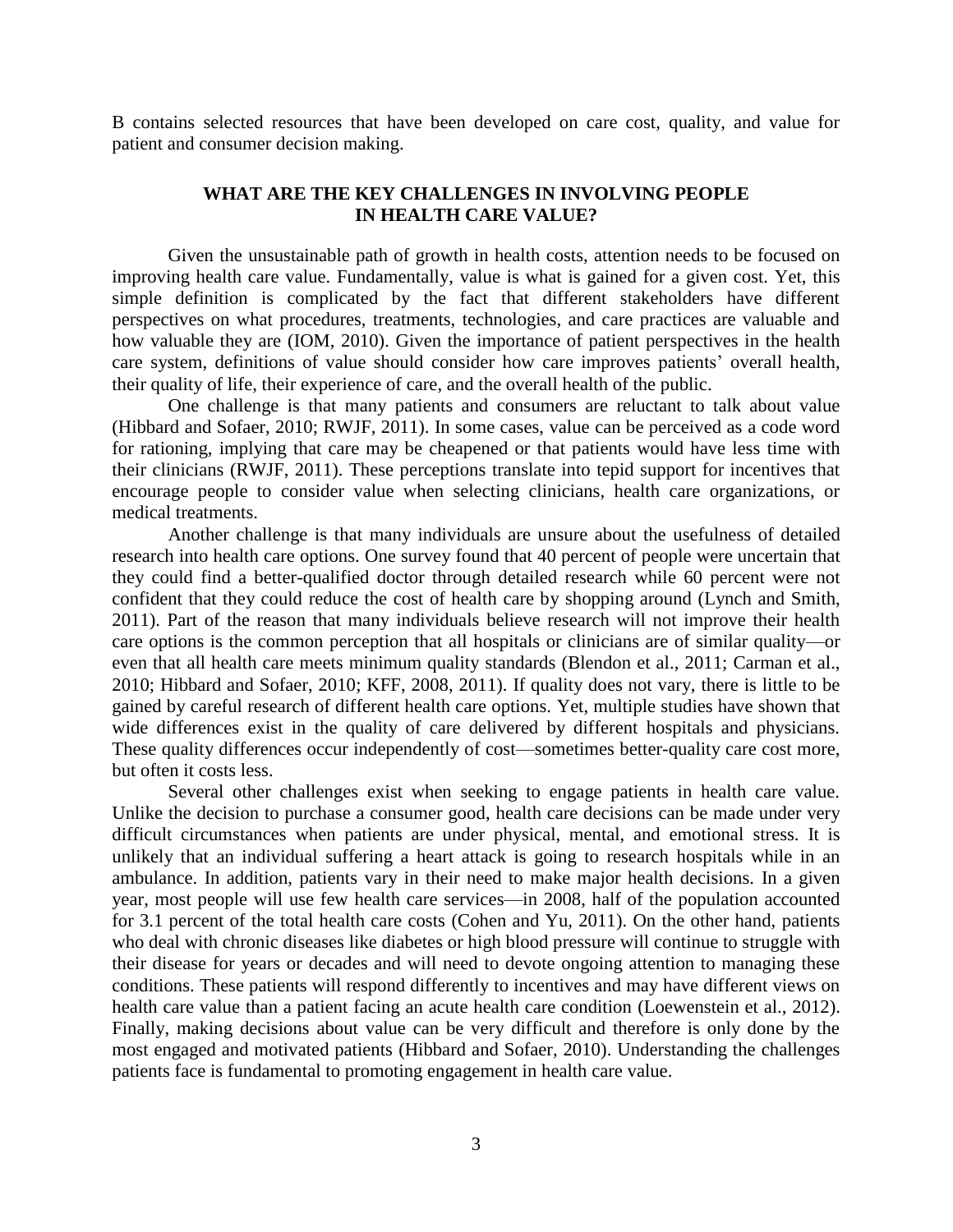#### **One Patient's Struggle to Find a Physician**

Mr. A, a previously healthy 37-year-old man, suffered a heart attack 3 years ago and was diagnosed with several unusual cardiac conditions. He developed a relationship with a cardiologist at a large health center in his area and appreciated his physician's attention to adverse effects from medication. In the spring of 2009, Mr. A's cardiologist moved to another area, requiring him to select a new clinician for his care. As he looked for a new physician, he couldn't find the information he wanted. He disliked the top physician lists, feeling that they weren't asking the questions he cared about, and struggled to find basic information on many of the cardiologists in his area. Further, as his conditions were unusual, he questioned whether the general findings reported on many websites would actually apply to someone like him. His story highlights the issues that many patients have in learning about potential clinicians and the need to customize information to different patients.

SOURCE: Howell, 2009

#### **FIRST LESSON LEARNED: UNDERSTAND WHAT PATIENTS VIEW AS VALUE**

One important lesson is that the success of value initiatives depends on their understanding of, and connection to, patient goals, motivations, values, and aspirations (Rollnick et al., 2008). A person's internal motivations can be a powerful resource for long-term change (Wiegand, 2011). This underlines the importance of discovering a patient's goals and how they fit into the value discussion.

Misconceptions often exist about what patients view as value. In seeking to improve the patient-centeredness of care, some health care organizations and providers have focused on aspects such as food and hotel-like amenities (Rau, 2011). Yet, previous studies have found that substantial differences often exist between the factors providers believe are important to people and the factors patients identify as valuable (Hibbard and Sofaer, 2010). Summaries of this research have found that patients value many aspects of their care, including technical performance but also including other factors (Bechtel and Ness, 2010). The factors patients consider when evaluating health care can be categorized into the following groups:

- Patient-centeredness;
- Affordability and accessibility;
- Communication and information;
- Courtesy and emotional support (from all members of staff);
- Efficiency in the use of patients' time with good coordination between all care elements;
- High technical quality; and
- Structure and facilities in which care is delivered (Sofaer and Firminger, 2005).

One theme that consistently runs through these categories is that people value a personal relationship with their clinician (RWJF, 2011). Individuals prefer a continuous relationship with someone who knows about them as a person, understands their history, and communicates with them. This type of patient-centered relationship also has been associated with positive health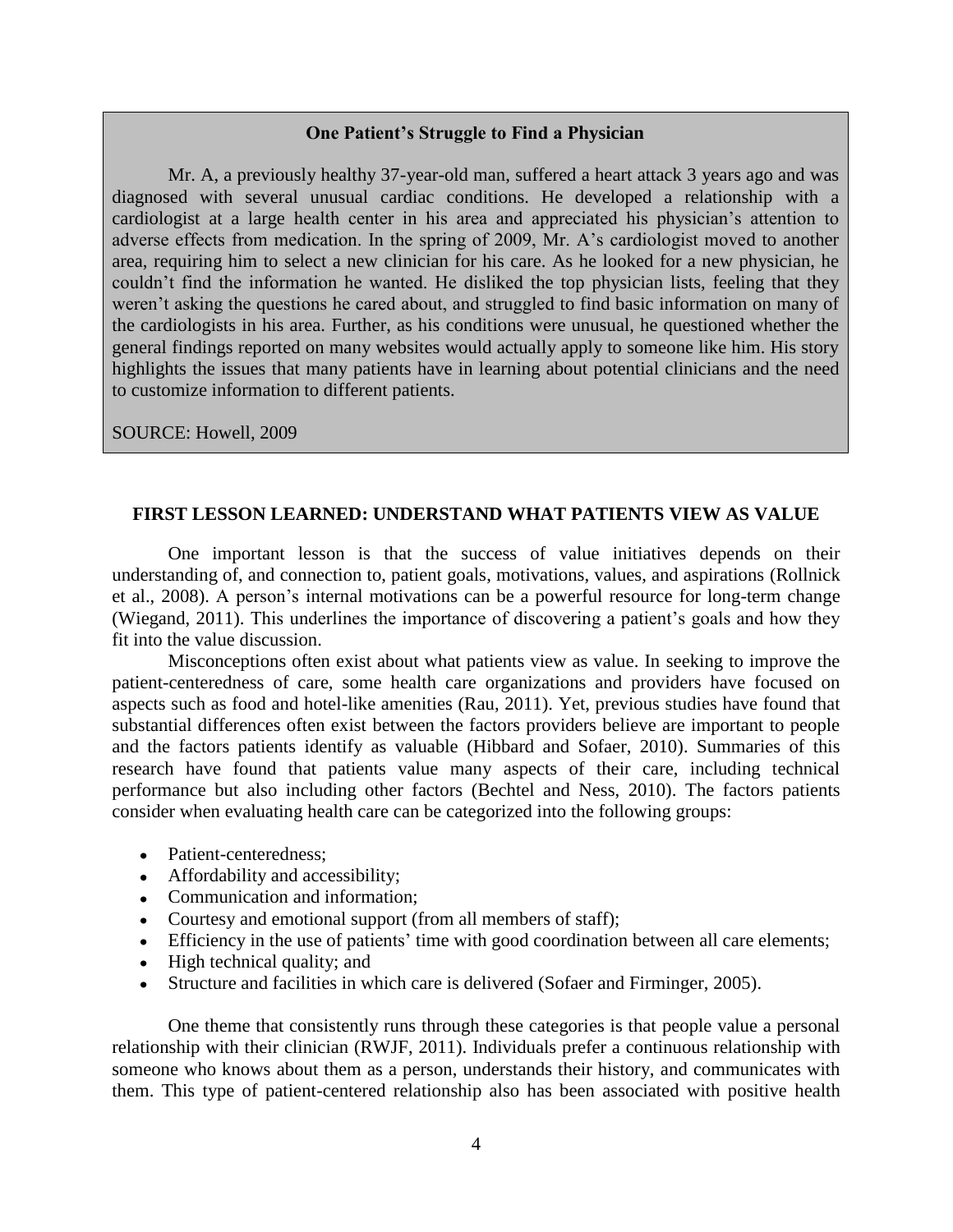outcomes. In one study, HIV patients who felt that their provider knew them as a person were more likely to take antiretroviral therapy, adhere to that treatment, and have better outcomes (Beach et al., 2006).

Another area that patients consider in their value calculus is whether their doctor stays up to date with the latest medical evidence. Focus group research has found that patients are generally supportive of medical evidence and efforts to identify the treatments that produce the best results for patients. However, research also shows that patients can become concerned about medical evidence if it is seen as limiting their options, since more care, especially newer care, can be perceived as better. Further, consumers may believe that evidence-based guidelines only apply to the average patient and are inflexible (Carman et al., 2010). Patients, therefore, weigh the interaction between options, new knowledge, and customization to their condition in deciding the value of new medical evidence.

Beyond value in medical care, there are emerging lessons about what consumers value in health insurance plans. Focus groups have found that consumers do not define value in health insurance based solely on price. Rather, consumers also account for a plan's covered medical services and how much they would pay out of pocket for those services (Quincy, 2012).

Yet, patients are not homogeneous in their views. Opinions about value vary from state to state, from town to town, and from individual to individual. As recognized by the concept of shared decision making, the right answer for a given patient depends on his or her personal characteristics, values and goals, and support networks.

#### **SECOND LESSON LEARNED: MAKE SURE THE BEST INFORMATION IS EASY TO FIND AND USE**

 Another important lesson in engaging patients in value is that comparative cost and quality information should be available and comprehensive enough to support individuals' care decisions. Too often, beyond anecdotes and stories, individuals have little trusted information that they can use to make decisions. Even among patients who are engaged, it is frequently unclear where to go for reliable sources of information about their providers, hospitals, or health plans (Howell, 2009).

 Current cost- and quality- reporting efforts have gained limited traction with the public few people know about them, and fewer use them in making decisions (Fung et al., 2008; KFF, 2008; Lynch and Smith, 2011). One survey found that approximately 14 percent of respondents noted that they had seen and used information comparing the quality of different health insurance plans, doctors, or hospitals (KFF, 2008), while another found that less than 30 percent of individuals research potential physicians (Lynch and Smith, 2011).

#### **Challenges in Applying Information to Care**

 One reason for the limited use of reported information is that information is routinely presented in a way that is not meaningful to people. Complex information that cannot be applied easily to an individual's health care situation will not be used (Hibbard and Sofaer, 2010; Hibbard et al., 2012; Hibbard and Peters, 2003; Shaller Consulting, 2006; Vaiana and McGlynn, 2002). The presentation of the information may be as important as the information itself—the context, language, graphics, and format of information help people use it easily (Hibbard and Sofaer, 2010; Vaiana and McGlynn, 2002).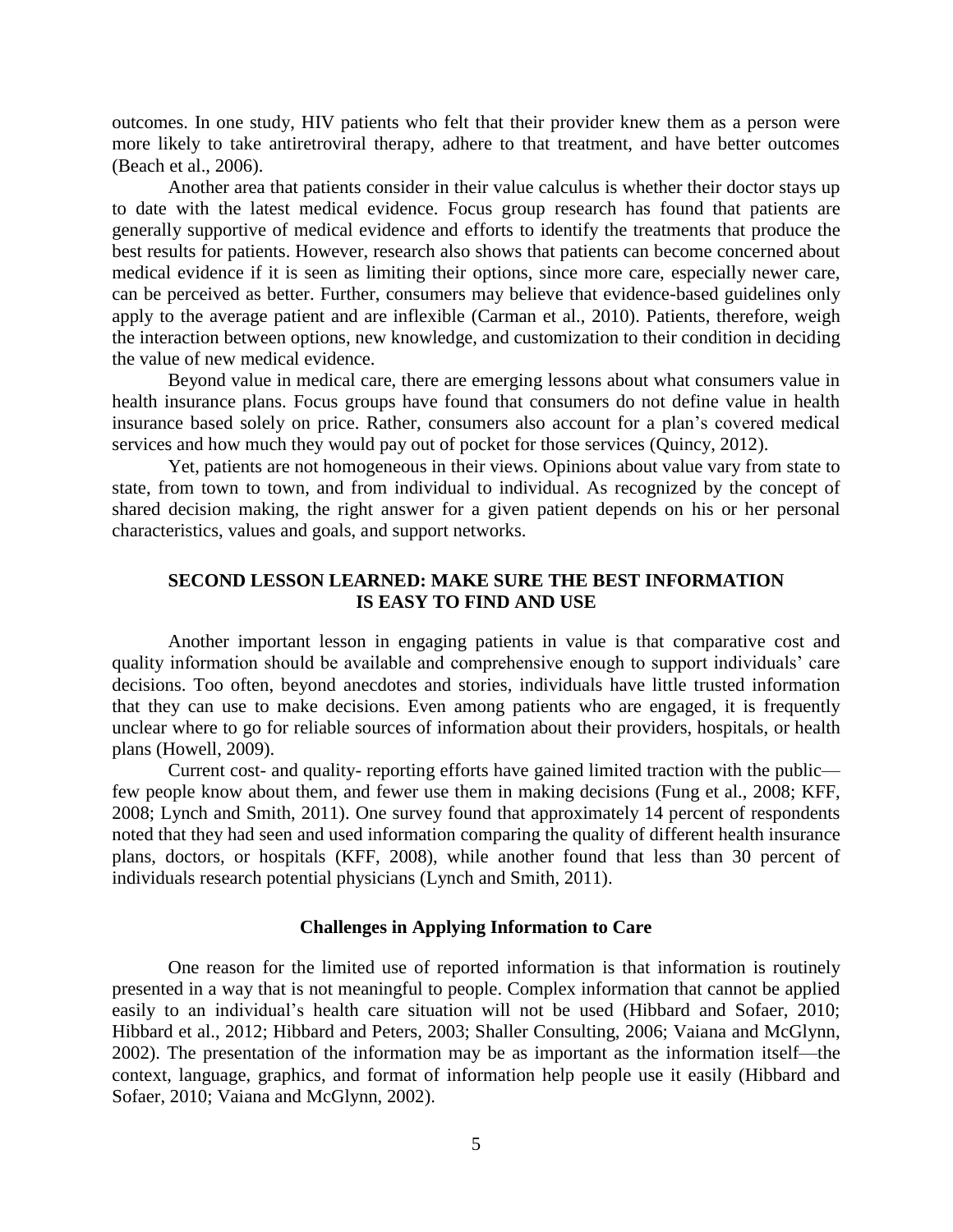Several factors can affect whether people use reported information, such as whether they have multiple health care options in their geographic area, whether financial incentives encourage patients to seek high-value providers or health care organizations, and whether their physicians or family recommend a particular provider (Blendon et al., 2011; KFF, 2011; Lynch and Smith, 2011; Sinaiko, 2011; Sinaiko and Rosenthal, 2011; Tu and Lauer, 2009). Another factor is the salience of the presentation; statistics may not be as powerful as anecdotes or personal examples when individuals are making health care decisions (RWJF, 2010). One study found that patients presented with statistical information made different decisions than those presented with statistical information and a single contradictory anecdote—the number of patients choosing a given treatment dropped by 20 percentage points when they were given an anecdote that contradicted the statistics (Fagerlin et al., 2005). This highlights the need to deliver information in a way that resonates with people's goals and preferences.

There are specific concerns when information is presented online. Given the ubiquity of the Internet as an information source, more health care value information is increasingly presented there. Online information is of varying quality and comprehensiveness, ranging from basic consumer reviews—where patients write about their experiences—to complex sites with objective quality and value measures which can present very technical material. Given how common review sites are in other aspects of everyday life, it is likely that their prevalence in health care is going to increase over time.

In considering online information, it is important to recognize that people from different age groups have differing interest in using online information sources for health care decisions (Lynch and Smith, 2011). When considering how to display cost and quality information online, there are several best practices gained from focus group and survey research. First, a simple, uncluttered format with easily understandable information tends to be preferred by most people. All terms should be explained clearly, especially those whose meaning depends on one's perspective. Second, building trust is important as conflicts of interest are a common concern individuals want to know the source of information as well as the sponsors who provided financial support (RWJF, 2010).

Another factor that influences people's use of health information is the complexity of the information and the technical language used to describe health care options, from health plans to treatments. Understanding the terminology and concepts needed to make value decisions can be daunting, especially when that information is presented in complex and lengthy documents. These problems are compounded for the nearly half of all American adults with lower rates of health literacy (IOM, 2004). Even for those with higher levels of health literacy, focus group research finds that common health benefit terms—like deductible, co-insurance, and out-ofpocket limits—can be difficult to apply, making comparison shopping and informed selection difficult for consumers (IOM, 2012; Quincy, 2012).

In the specific case of providing cost and price information, several considerations are relevant. Without useful information about quality, consumers can equate higher cost with higher quality (Hibbard et al., 2012; Mehrotra et al., 2012). For example, one survey of California residents found that 35 percent believed higher price was associated with better care, while 65 percent assumed the care was probably about the same, regardless of price (Shannon, 2011). If this perception leads more people to seek high-cost providers, then cost reports without quality information have the potential to increase costs. To prevent this problem from occurring, cost information needs to be meaningfully integrated with information about the quality of health care services and providers to highlight that higher-quality care can be delivered at lower cost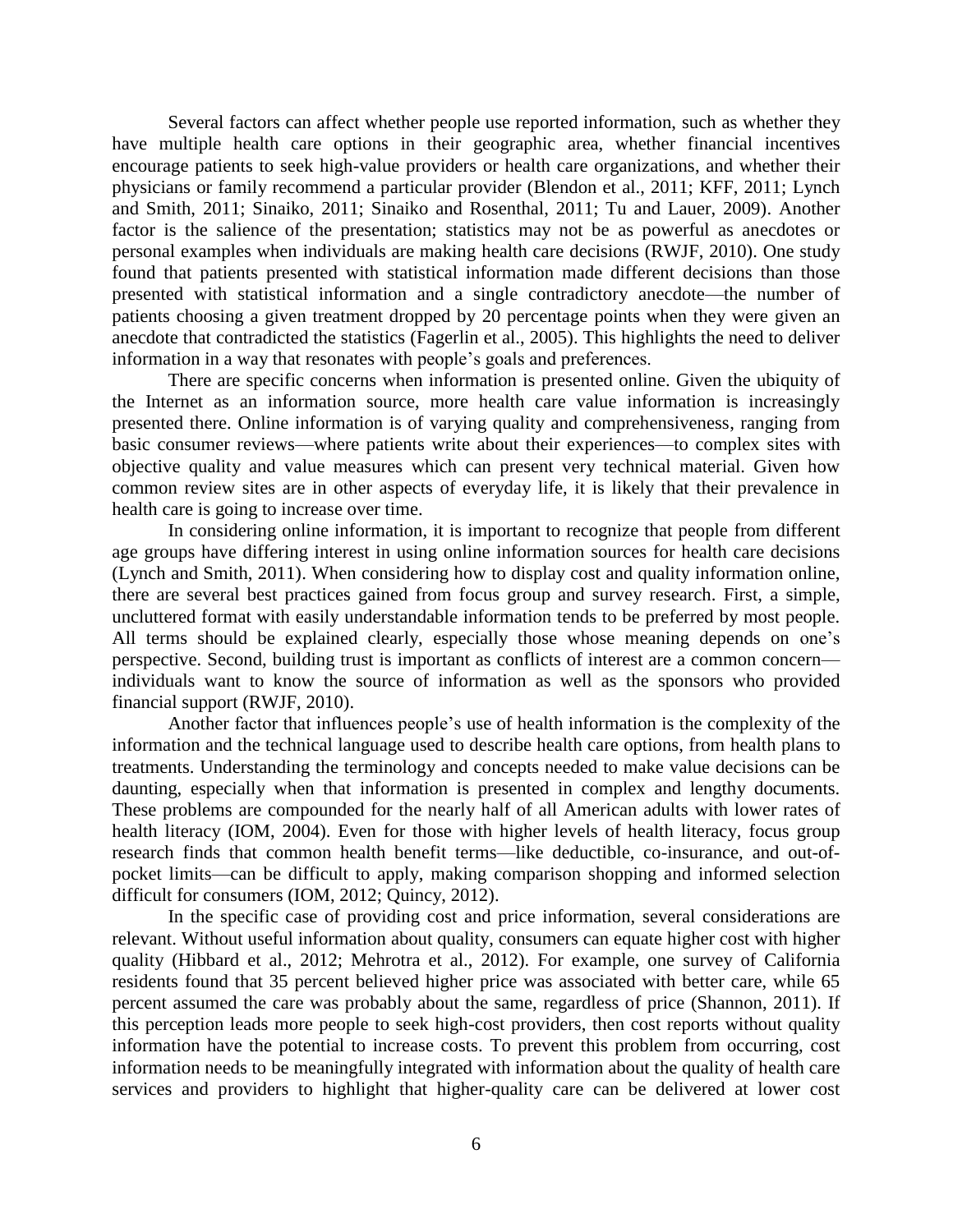(Carman et al., 2010; Hibbard and Sofaer, 2010; Hibbard et al., 2012; Mehrotra et al., 2012; Sinaiko and Rosenthal, 2011).

When providing price and cost information, many patients and consumers are specifically interested in their estimated out-of-pocket cost. Yet, several factors make it difficult to provide estimates of out-of-pocket costs. It is rarely known what health care services are needed for a specific health condition; each health plan tends to use a different benefit structure with different levels of cost sharing; and the negotiated rates for services are rarely disclosed for proprietary, antitrust, or contractual reasons. As an example, in a Government Accountability Office survey of 19 Colorado hospitals, none was able to provide a complete estimate of the consumer's cost for a full knee replacement (GAO, 2011). Without such basic information, people have little ability to seek better value.

#### **Finding the Price of Care**

Finding the price of a particular treatment or test can be very difficult. Brad, a student from North Carolina, experienced this problem after developing a sinus infection. As Brad had a high-deductible, catastrophic insurance policy that covered only four physician visits a year, he was very concerned about the cost of treating this condition. His physician prescribed lab work and a CT scan, but Brad knew that his insurance would not cover the CT scan. At first, he asked admissions for the price. Admissions didn't know, so they called the imaging department, which also didn't know. Finally, admissions found the price of a sinus CT scan (\$900) in a little-used black binder. Brad declined the CT scan, but went to the lab. Unfortunately, his physician had referred Brad to a lab that was out of network for his insurance. A month later, he received a bill for \$478. Brad learned that when looking for medical care, even routine services, finding the cost of care is frequently the biggest challenge.

SOURCE: Shah, 2010

#### **Strategies for Success**

These factors speak to the need to simplify information to highlight what the consumer needs to know, when they need to know it (Quincy, 2011; RWJF, 2011). To be useful for decision making, information must be available just in time, immediately understandable, and applicable to the health care situation under consideration. A study of 70 health plan report cards concluded that the most useful report cards presented information in a form that consumers could understand at a glance and then explore more deeply if interested (Cronin, 2011). Meeting this goal often requires involving people in the design of reporting schemes to understand their preferences and needs (Bechtel and Ness, 2010; Quincy, 2012; Shaller Consulting, 2006). Several other industries outside of health care have developed sophisticated methods for translating complex information to a public audience in a format that can be used for decision making. These methods can provide inspiration for new health care communication strategies that are usable and accessible to patients and the public.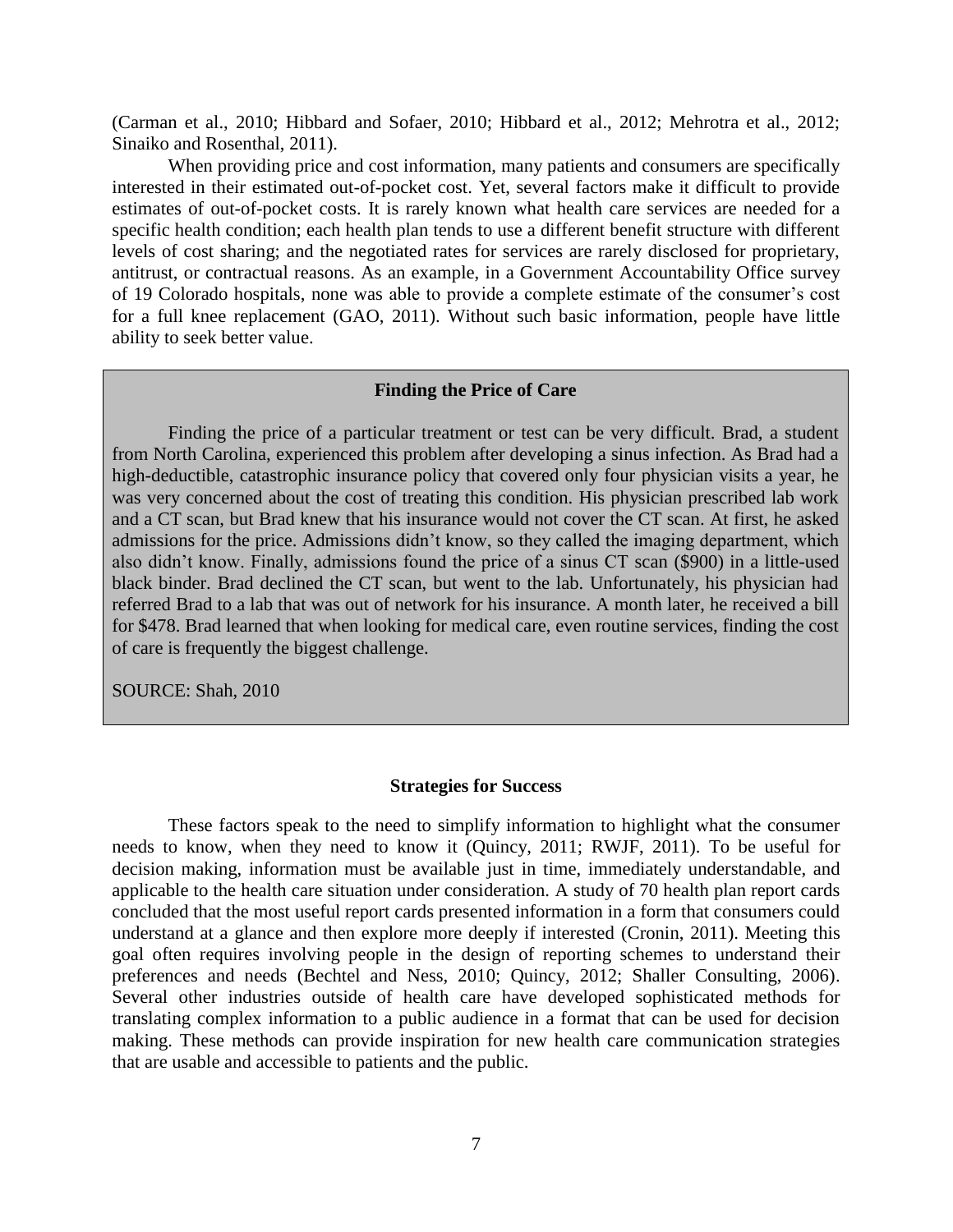#### **Customizing Messages Increases Their Potential Usefulness**

While information is important in itself, the more customized the information is to a particular patient, the more likely it is to be used. As an example, one study looked at how likely patients were to take a particular cholesterol medication (a statin). Some patients were given a generic guide to cholesterol, while others received feedback customized to their knowledge about cholesterol, their beliefs and values, and the barriers they identified to taking a medication. At the end of 6 months, 70 percent of the patients who received the more customized messages were still taking their medication, compared to 61 percent of those who received generic materials.

While this is a clinical example, the same principle is true for information about value. Adapting the message to an individual's beliefs, knowledge, and goals will be more likely to succeed than offering generic information.

SOURCE: Stacy et al., 2009

As different populations have different needs, preferences, and abilities, strategies customized to meet those needs are more likely to succeed (Kling et al., 2008; RWJF, 2011; Wiegand, 2011). People vary in their ability to manage their health, the family and community resources they can draw upon for their care, and their motivations and interest to be involved in their care. Some people, including those struggling with serious conditions, are very well informed about their care options, follow clinical research, and play an active role in their care. Those patients taking an active role in their care will have different information needs (and respond to information differently) than less-engaged patients (Hibbard and Cunninghan, 2008; Hibbard et al., 2004). To engage individuals who are currently less activated in health care, initiatives may need to encourage small steps, start where people are, and measure and assess their progress (Hibbard and Tusler, 2007).

Another opportunity for expanding the availability of value information is by involving clinicians in this effort. Clinicians are trusted sources of information for many patients, and people often turn to them for help in making decisions. As such, their involvement is critical in moving toward increased patient engagement. However, those clinicians, often in primary care, many times lack the information they need to help their patients with value decisions. Although such discussions require substantial time and effort, clinicians receive few incentives for undertaking these important conversations. In addition, clinicians have few practical tools at their disposal for discussing value with their patients, further limiting their ability to engage in these efforts.

Similarly, families and caregivers can play an important role in discussing value with patients. Families, friends, and caregivers are a key source of information that people use in making decisions. People often value the recommendations or opinions of friends and family over objective data about the quality of providers (Sinaiko, 2011). Further, families and caregivers can play an important role in decision making, from choosing what clinicians to visit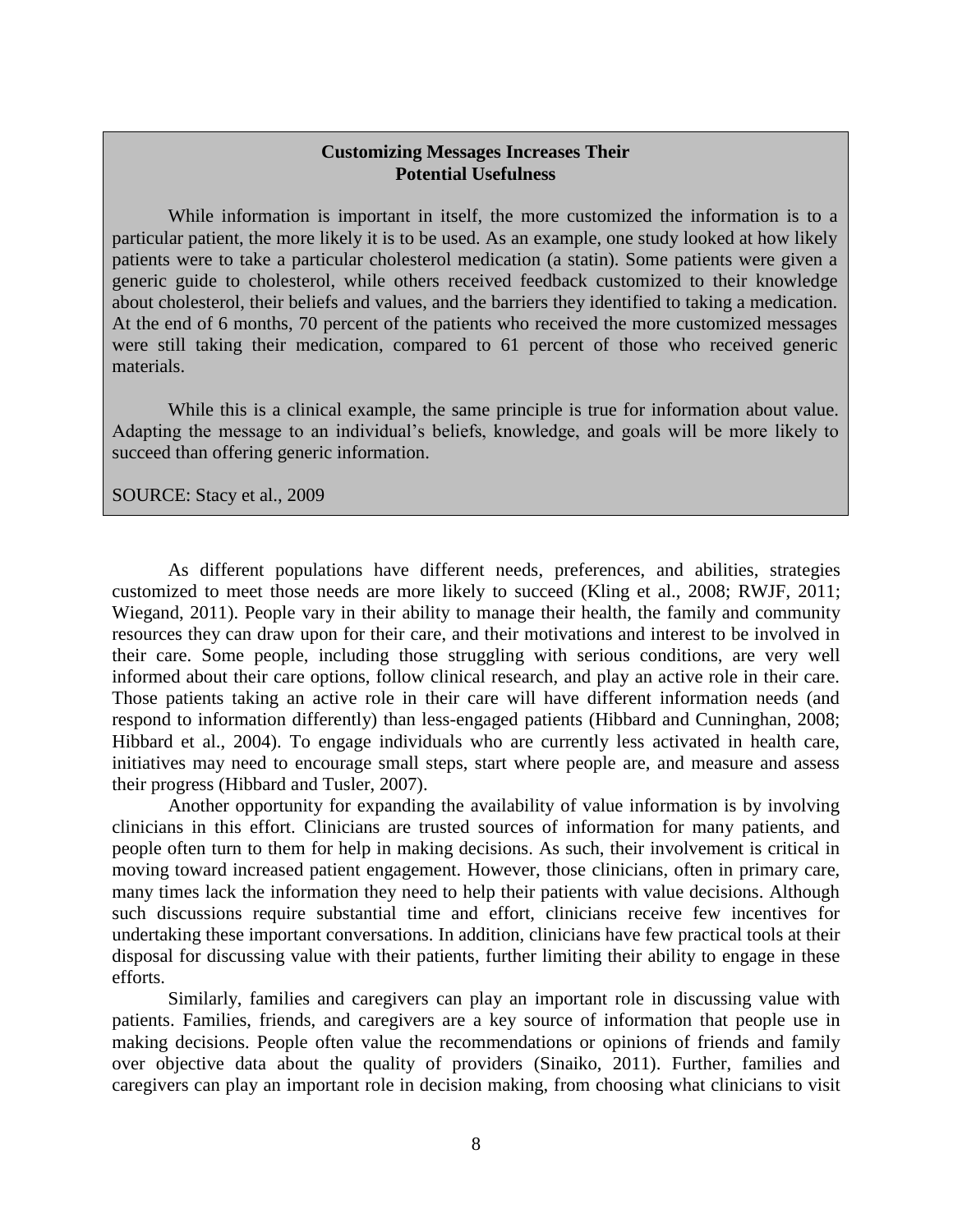to selecting treatments and scheduling physician visits. As such, they also need to be involved in value conversations and given tools they can use in having conversations with their loved ones.

#### **Policy Implications**

An improved understanding about how to provide health care quality and cost information has implications for several current initiatives. These include efforts to communicate health benefit information in state health insurance exchanges, especially the proposed "coverage facts label," as those materials are designed to assist consumers in making health insurance purchasing decisions (AHIP and BCBSA, 2011; IOM, 2012; NCQA, 2012; Quincy, 2012). These also include public reporting efforts to help patients and consumers make informed selections of clinicians and health care organizations, such as Hospital Compare, Physician Compare, and private-sector initiatives. Finally, other improvement initiatives, like Partnership for Patients, depend on public engagement strategies to increase awareness and attention to patient safety.

#### **THIRD LESSON LEARNED: INFORMATION ALONE IS NOT ENOUGH**

A third lesson for engaging people in value is that information alone is not enough to support health care value decisions. In fact, simply supplying more information is unlikely to focus attention on health care value. Rather, multiple strategies are needed to support patients and consumers as they seek to maximize the value of their care.

One reason that multiple strategies are needed is that most health care decisions are complex and are made under considerable uncertainty. In complex situations, people tend to use rules of thumb to make decisions and tend to stick with default options (Halpern et al., 2007). In addition, in complex situations people often will delay decisions or not make them altogether, thereby staying with the status quo, if the situation becomes overly complex (Kling et al., 2008).

One example of complexity in health care decision making is in health benefit arrangements. Health benefits can often be complex, with different levels of cost sharing for different types of care. For instance, some high-deductible plans specifically provide preventive

#### **Supporting Chronic Disease Management**

Many patients in America have long-term, chronic diseases, like diabetes or asthma, that require them to take medications for long periods of time. Many people stop taking their medications regularly, which can cause their disease to get worse because it's not being treated properly. To improve this problem, Pitney Bowes redesigned its prescription drug program. It lowered the amount that employees had to pay to fill prescriptions to treat diabetes and heart disease. As a result, more employees stayed on their medications. For employees with diabetes, pharmacy costs were lowered 7 percent, emergency room visits were reduced by 26 percent, and insurance costs for diabetes patients were reduced by 6 percent. While financial incentives are only one factor affecting an individual's health care behavior, thoughtfully designed incentives can support patients as they seek to maintain their health.

#### SOURCE: Choudhry et al., 2010a; Mahoney, 2005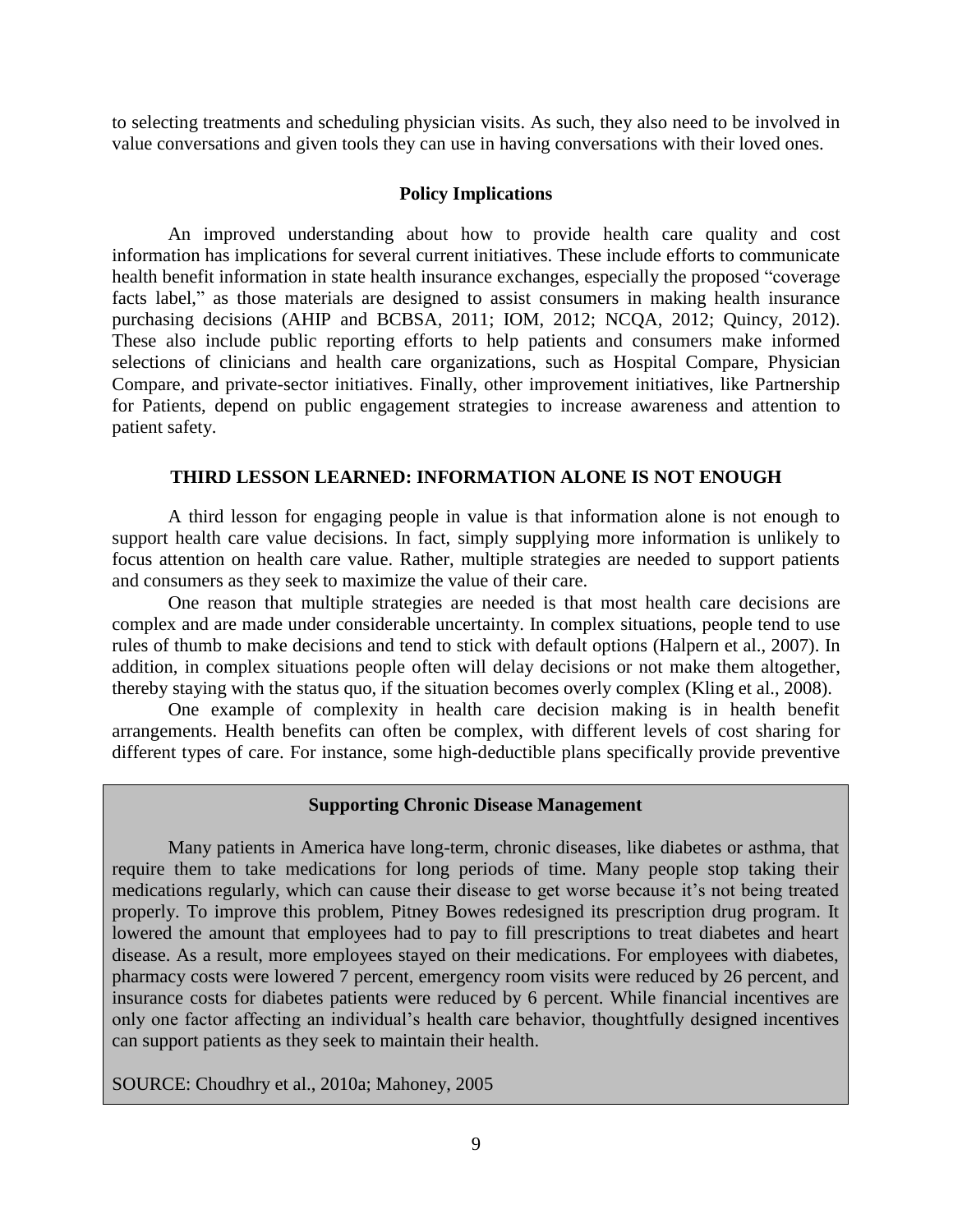coverage and chronic care maintenance at low or no cost sharing to encourage preventive care. Yet, a recent study found that many people with high-deductible plans still use preventive services less than people with plans with lower deductibles even though preventive care is specifically exempted from the plan's cost-sharing requirements (Beeuwkes Buntin et al., 2011). This suggests that the more complex the incentive structure, the more difficult it will be to achieve the desired effect.

#### **Strategies for Success**

One way to support consumer decisions about value is providing financial incentives that reward quality and value in health care. Yet, these incentives will not be successful unless they are designed with an understanding of how people actually respond to financial motivators (Loewenstein et al., 2012). For example, simply increasing the proportion of costs that are paid by patients will lower their use of health care, but may not focus attention on high-value care (Chernew et al., 2008; Choudhry et al., 2010b; Hsu et al., 2006).

Behavioral economics has shown that the way that people actually respond to incentives may be different than predicted by traditional economic theories (Loewenstein et al., 2012). In practice, people react to incentives according to several common factors that can be predicted (Volpp et al., 2009b). For example, people are adverse to loss (they have stronger feelings about losing a given amount of money than gaining the identical amount), they are optimistic about their chances of success, and they tend to focus on the present over the future. These findings have substantial implications for designing more effective health care incentives that help people meet their health and health care goals (Volpp et al., 2008a). For example, incentives that reward people in the same time frame as a given action will be more successful—an annual reward will likely not encourage someone to exercise three times a week or take a pill once a day (Volpp et al., 2008b, 2011). Rather, more frequent incentives may needed to support those types of behaviors. In short, the structure of the incentives is as important as their size. While these general rules are true, different populations respond in distinct ways to incentives, meaning that incentives need to be customized to be effective (Choudhry et al., 2010a, 2011; Volpp et al., 2009a).

#### **Lottery Rewards for Medication Adherence**

There are new ways to encourage people to take health-promoting actions. In a study at the University of Pennsylvania, participants at risk for stroke and bleeding were prescribed the drug warfarin and given a reminder device. The device did something else, too—it kept track of whether participants had taken their medication as planned, and then entered them into a daily lottery. The lottery structure was a 1-in-5 chance of winning \$10 each day, and a 1-in-100 chance of winning \$100 each day. Participants were told every day if they had won, or if they would have won if they'd taken their medication as their prescription indicated. The study found that the number of missed doses went down dramatically. Health outcomes also improved, although only during the course of the study. Why was this successful? The incentive provides quick rewards. It also incentivizes people who are averse to loss, since no one wants to miss out on winning the lottery.

SOURCE: Volpp et al., 2008b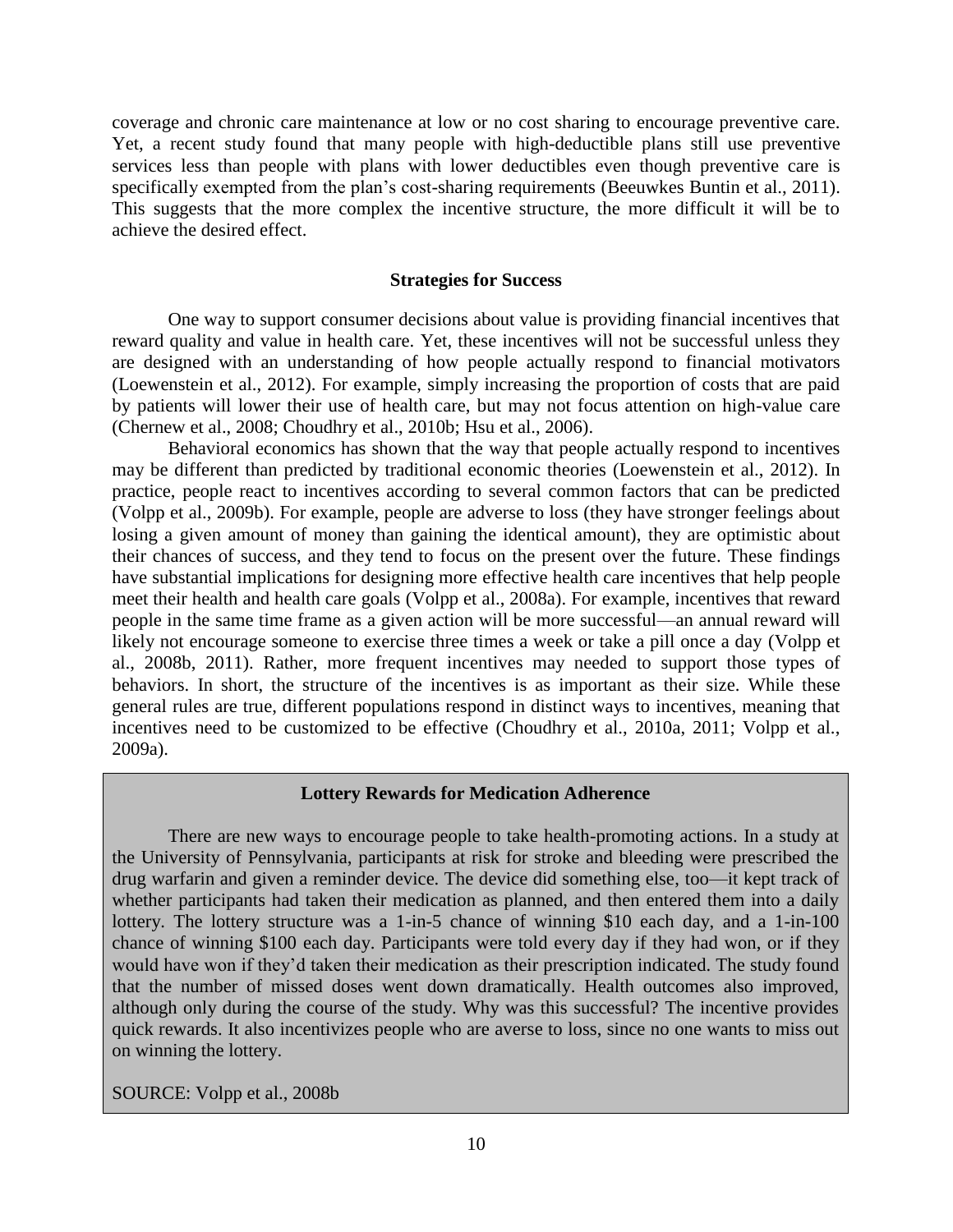Another strategy for success recognizes that information can be more useful if embedded into decisions, especially in default options. As noted earlier, the default option can have a big impact on patient behavior. Customizing default options makes it easier to apply quality and value information to a care situation while ensuring that individuals continue to have choice in their health care options. Several research studies have shown that thoughtful use of default options, as well as other methods of embedding information in decisions, can be effective in promoting health and high-value care (Keller et al., 2011; Wisdom et al., 2010).

#### **Policy Implications**

New forms of benefit design, such as value-based insurance design and reference pricing, seek to shape incentives according to value. The lessons learned about incentives have implications for health care payers designing consumer financial incentives, from consumerdirected health plans to tiered benefit structures to value-based insurance design. They have further implications for employers seeking to incorporate incentives in their health and wellness programs. Finally, given the importance of default options, these should be carefully considered for state health insurance exchanges, employer-based plans, and public programs.

#### **CONCLUSIONS**

Engaging and investing patients in health care value will require coordinated action from all stakeholder groups. For each stakeholder group, the three lessons learned have different implications, as noted in the list below.

#### *Patients, Consumers, the Public*

• Researchers have found that the quality and value of medical care varies substantially among doctors, hospitals, communities, and other parts of health care—even among highly reputable physicians and other providers.

#### *Clinicians*

- Different choices are appropriate for different patients, and clinicians cannot provide  $\bullet$ high-value care without engaging patients to understand their goals, values, and motivations.
- Clinicians play an important role in discussing cost and quality information with patients.

#### *Health Care Payers (Insurers and Employers)*

- Incentives have been shown to be effective if they are thoughtfully designed to reward  $\bullet$ and encourage greater value.
- Engaging patients in developing incentives can improve their effectiveness by  $\bullet$ understanding patient needs, motivations, and goals.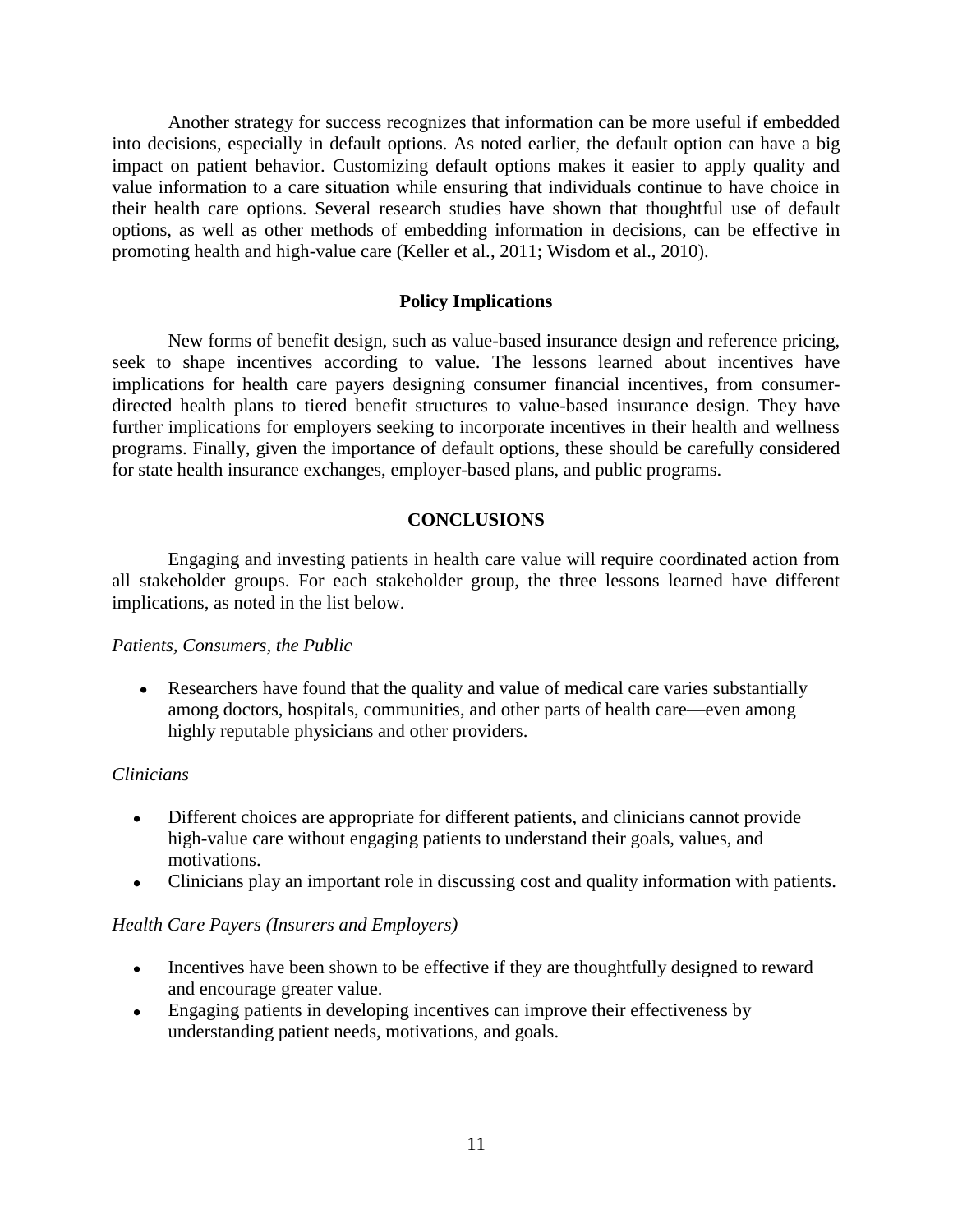#### *System*

- Consumers and patients often lack the information they need on quality and value to  $\bullet$ compare and evaluate health care options—from clinicians to treatments to hospitals.
- Cost and quality need to be improved overall to ensure the sustainability of the health  $\bullet$ care system.
- Given the size of the problem, everyone involved in the health care system—patients,  $\bullet$ doctors, hospitals, employers, and others—needs to work for a high-quality, high-value system.

#### *States*

Insurance exchanges offer an opportunity to promote value, provide more information on  $\bullet$ cost and quality, and offer other tools to help consumers and patients make decisions.

#### *Researchers and Research Funding Agencies*

- Research is needed to better understand effective ways to engage people around value.  $\bullet$
- More research needs to be done to create practical tools that can be used by patients, their  $\bullet$ families and caregivers, and clinicians in conversations about value.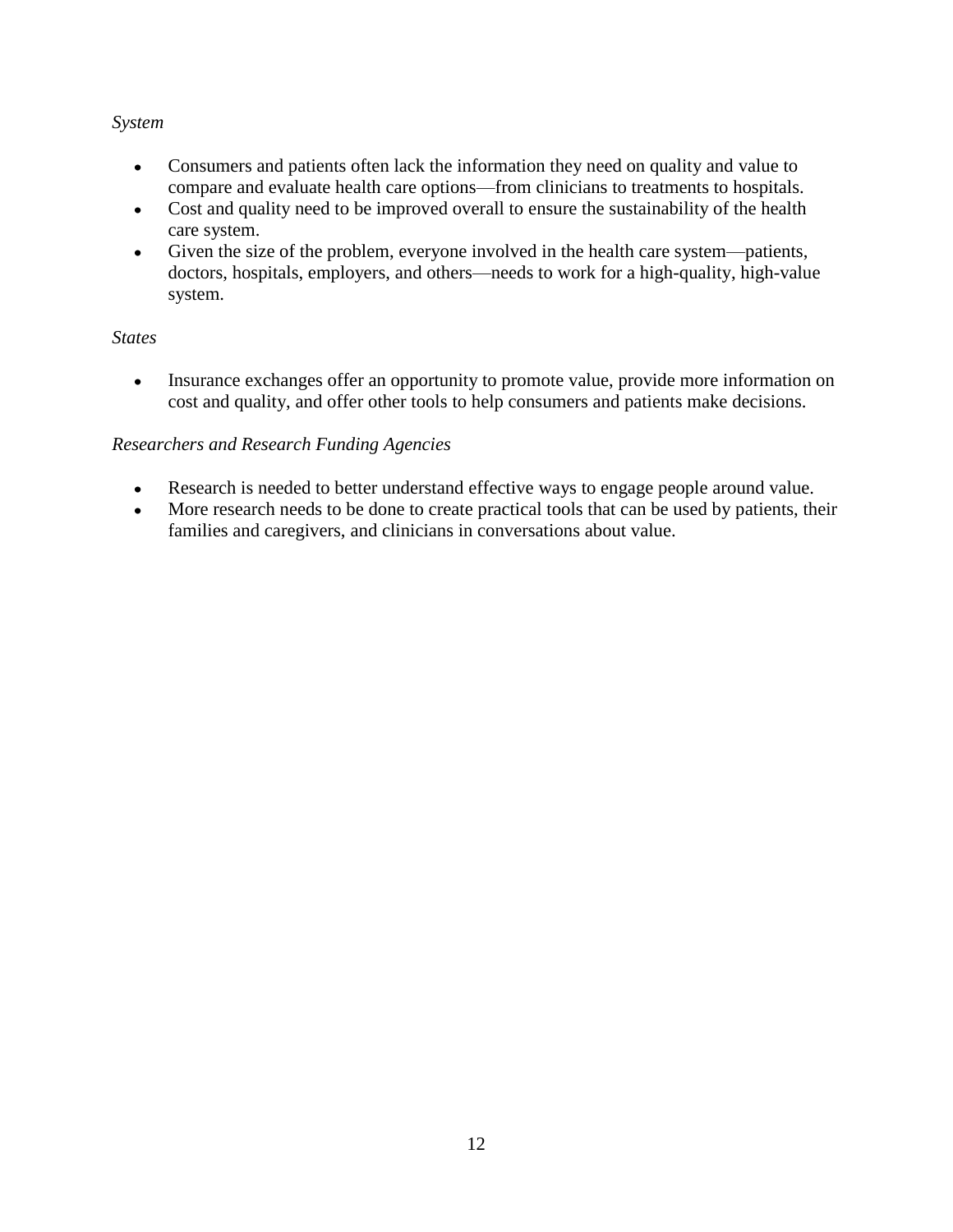#### **REFERENCES**

- AHIP (America's Health Insurance Plans), and BCBSA (Blue Cross Blue Shield Assocation). 2011. *Focus group summary.*
- Auerbach, D. I., and A. L. Kellermann. 2011. A decade of health care cost growth has wiped out real income gains for an average us family. *Health Aff (Millwood)* 30(9):1630-1636.
- Beach, M. C., J. Keruly, and R. D. Moore. 2006. Is the quality of the patient-provider relationship associated with better adherence and health outcomes for patients with HIV? *J Gen Intern Med* 21(6):661-665.
- Bechtel, C., and D. L. Ness. 2010. If you build it, will they come? Designing truly patient-centered health care. *Health Aff (Millwood)* 29(5):914-920.
- Beeuwkes Buntin, M., A. M. Haviland, R. McDevitt, and N. Sood. 2011. Healthcare spending and preventive care in high-deductible and consumer-directed health plans. *Am J Manag Care* 17(3):222-230.
- Bertakis, K. D., and R. Azari. 2011. Patient-centered care is associated with decreased health care utilization. *J Am Board Fam Med* 24(3):229-239.
- Blendon, R. J., J. M. Benson, G. K. SteelFisher, and K. J. Weldon. 2011. *Report on Americans' views on the quality of health care.* Robert Wood Johnson Foundation and the Harvard School of Public Health.
- Carman, K. L., M. Maurer, J. M. Yegian, P. Dardess, J. McGee, M. Evers, and K. O. Marlo. 2010. Evidence that consumers are skeptical about evidence-based health care. *Health Aff (Millwood)* 29(7):1400-1406.
- Chernew, M. E., M. R. Shah, A. Wegh, S. N. Rosenberg, I. A. Juster, A. B. Rosen, M. C. Sokol, K. Yu-Isenberg, and A. M. Fendrick. 2008. Impact of decreasing copayments on medication adherence within a disease management environment. *Health Aff (Millwood)* 27(1):103-112.
- Choudhry, N. K., J. Avorn, R. J. Glynn, E. M. Antman, S. Schneeweiss, M. Toscano, L. Reisman, J. Fernandes, C. Spettell, J. L. Lee, R. Levin, T. Brennan, and W. H. Shrank. 2011. Full coverage for preventive medications after myocardial infarction. *N Engl J Med* 365(22): 2088-2097.
- Choudhry, N. K., M. A. Fischer, J. Avorn, S. Schneeweiss, D. H. Solomon, C. Berman, S. Jan, J. Liu, J. Lii, M. A. Brookhart, J. J. Mahoney, and W. H. Shrank. 2010a. At Pitney Bowes, value-based insurance design cut copayments and increased drug adherence. *Health Aff (Millwood)* 29(11):1995-2001.
- Choudhry, N. K., M. B. Rosenthal, and A. Milstein. 2010b. Assessing the evidence for value-based insurance design. *Health Aff (Millwood)* 29(11):1988-1994.
- Cohen, S. B., and W. Yu. 2011. *The concentration and persistence in the level of health expenditures over time: Estimates for the U.S. population, 2008-2009.* Rockville, MD: Agency for Healthcare Research and Quality.
- Cronin, C. 2011. *State health insurance exchange websites: A review, discussion and recommendations for providing consumers information about quality and performance.* Washington, DC: AARP.
- Epstein, R. M., P. Franks, C. G. Shields, S. C. Meldrum, K. N. Miller, T. L. Campbell, and K. Fiscella. 2005. Patient-centered communication and diagnostic testing. *Ann Fam Med* 3(5):415-421.
- Fagerlin, A., C. Wang, and P. A. Ubel. 2005. Reducing the influence of anecdotal reasoning on people's health care decisions: Is a picture worth a thousand statistics? *Med Decis Making* 25(4):398-405.
- Fox, S. 2011. *The social life of health information, 2011.* Washington, DC: Pew Research Center.
- Fung, C. H., Y. W. Lim, S. Mattke, C. Damberg, and P. G. Shekelle. 2008. Systematic review: The evidence that publishing patient care performance data improves quality of care. *Ann Intern Med* 148(2):111-123.
- GAO (United States Government Accountability Office). 2011. *Health care price transparency: Meaningful price information is difficult for consumers to obtain prior to receiving care.*Washington, DC: GAO.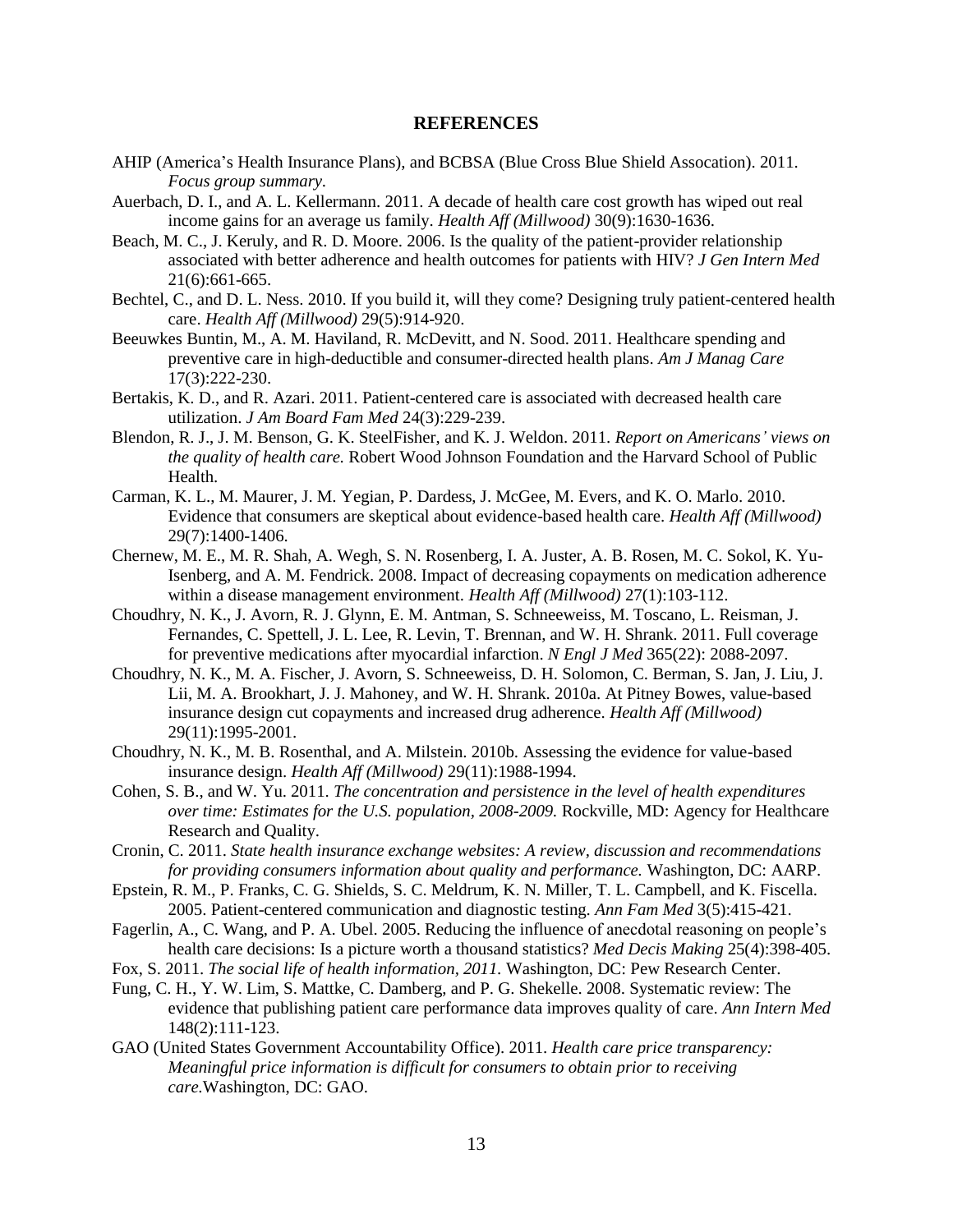- Halpern, S. D., P. A. Ubel, and D. A. Asch. 2007. Harnessing the power of default options to improve health care. *N Engl J Med* 357(13):1340-1344.
- Haskins, R., H. J. Aaron, J. C. Capretta, P. Domenici, and A. M. Rivlin. 2011. *Premim support: A primer.* Washington, DC: The Brookings Institution.
- Hibbard, J., and P. Cunninghan. 2008. *How engaged are consumers in their health and health care, and why does it matter?* Washington, DC: Center for Studying Health System Change.
- Hibbard, J., and S. Sofaer. 2010. *Best practices in public reporting no. 1: How to effectively present health care performance data to consumers.* Rockville, MD: Agency for Healthcare Research and Quality.
- Hibbard, J. H., J. Greene, S. Sofaer, K. Firminger, and J. Hirsh. 2012. An experiment shows that a welldesigned report on costs and quality can help consumers choose high-value health care. *Health Aff (Millwood)* 31(3):560-568.
- Hibbard, J. H., and E. Peters. 2003. Supporting informed consumer health care decisions: Data presentation approaches that facilitate the use of information in choice. *Annu Rev Public Health* 24:413-433.
- Hibbard, J. H., J. Stockard, E. R. Mahoney, and M. Tusler. 2004. Development of the patient activation measure (PAM): Conceptualizing and measuring activation in patients and consumers. *Health Serv Res* 39(4 Pt 1):1005-1026.
- Hibbard, J. H., and M. Tusler. 2007. Assessing activation stage and employing a "next steps" approach to supporting patient self-management. *J Ambul Care Manage* 30(1):2-8.
- Howell, M. D. 2009. A 37-year-old man trying to choose a high-quality hospital: Review of hospital quality indicators. *JAMA* 302(21):2353-2360.
- Hsu, J., M. Price, J. Huang, R. Brand, V. Fung, R. Hui, B. Fireman, J. P. Newhouse, and J. V. Selby. 2006. Unintended consequences of caps on medicare drug benefits. *N Engl J Med* 354(22):2349- 2359.
- IOM (Institute of Medicine). 2004. *Health literacy: A prescription to end confusion*. Washington, DC: The National Academies Press.
- IOM (Institute of Medicine). 2010. *Value in health care: Accounting for cost, quality, safety, outcomes, and innovation: Workshop summary*. Washington, DC: The National Academies Press.
- IOM (Institute of Medicine). 2012. *Facilitating state health exchange communication through the use of health literate practices: Workshop summary*. Washington, DC: The National Academies Press.
- KFF (Kaiser Family Foundation). 2008. *2008 update on consumers' views of patient safety and quality information.* Menlo Park, CA: KFF.
- KFF (Kaiser Family Foundation). 2011. *Data note: Trends in the use of hospital and provider quality ratings*. Menlo Park, CA: KFF.
- KFF (Kaiser Family Foundation), and HRET (Health Research & Educational Trust). 2011. *Employer health benefits: 2011 annual survey.* Menlo Park, CA: KFF and HRET.
- Keller, P. A., B. Harlam, G. Loewenstein, and K. G. Volpp. 2011. Enhanced active choice: A new method to motivate behavior change. *Journal of Consumer Psychology* 21(4):376-383.
- Kling, J. R., S. Mullainathan, E. Shafir, L. Vermeulen, and M. V. Wrobel. 2008 July 2008. *Misperception in choosing medicare drug plans*. Paper presented at National Bureau of Economic Research Summer Institute 2008, Cambridge, MA.
- Loewenstein, G., K. G. Volpp, and D. A. Asch. 2012. Incentives in health: Different prescriptions for physicians and patients. *JAMA* 307(13):1375-1376.
- Lynch, W., and B. Smith. 2011. *Altarum Institute survey of consumer health care options.* Ann Arbor, MI: Altarum Institute.
- Mahoney, J. J. 2005. Reducing patient drug acquisition costs can lower diabetes health claims. *Am J Manag Care* 11(5 Suppl):S170-S176.
- Martin, A. B., D. Lassman, B. Washington, and A. Catlin. 2012. Growth in US health spending remained slow in 2010; health share of gross domestic product was unchanged from 2009. *Health Aff (Millwood)* 31(1):208-219.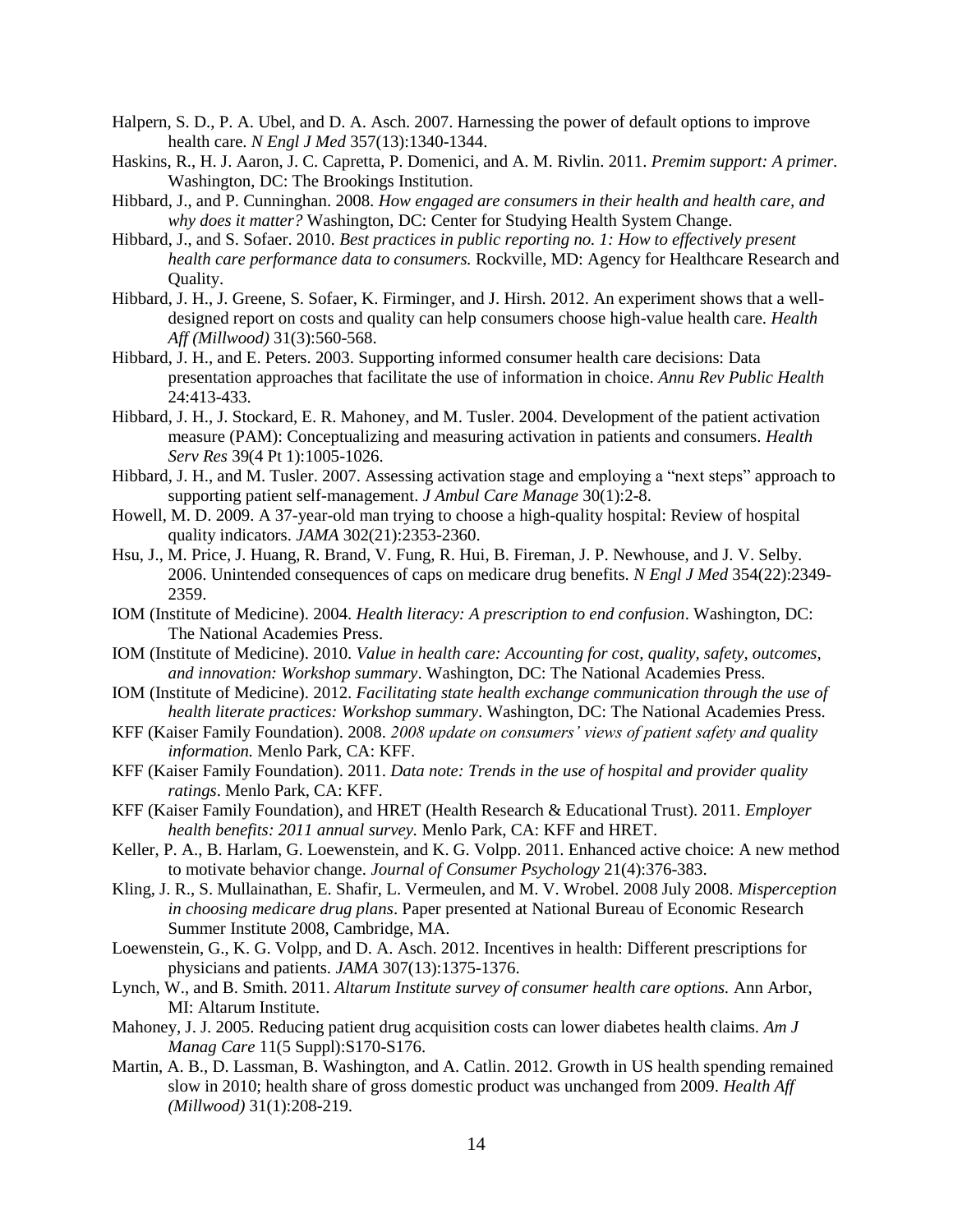- Mehrotra, A., P. S. Hussey, A. Milstein, and J. H. Hibbard. 2012. Consumers' and providers' responses to public cost reports, and how to raise the likelihood of achieving desired results. *Health Aff (Millwood)* 31(4):843-851.
- NCQA (National Committee for Quality Assurance). 2012. *Building state exchanges to get better value.* Washington, DC: NCQA.
- NPR (National Public Radio), RWJF (Robert Wood Johnson Foundation), and Harvard School of Public Health. 2012. *Poll: Sick in America (summary)*. http://www.rwjf.org/files/downloads/Cost\_Quality%20Summary%20Final20120518.pdf (accessed June 6, 2012).
- O'Connor, A. M., C. L. Bennett, D. Stacey, M. Barry, N. F. Col, K. B. Eden, V. A. Entwistle, V. Fiset, M. Holmes-Rovner, S. Khangura, H. Llewellyn-Thomas, and D. Rovner. 2009. Decision aids for people facing health treatment or screening decisions. *Cochrane Database Syst Rev*  (3):CD001431.
- Quincy, L. 2011. *Making health insurance cost-sharing clear to consumers: Challenges in implementing health reform's insurance disclosure requirements.* New York, NY: Commonwealth Fund.
- Quincy, L. 2012. *What's behind the door: Consumers' difficulties in selecting health plans.* Yonkers, NY: Consumers Union.
- Rau, J. 2011. Test for hospital budgets: Are the patients pleased? *New York Times*, November 7.
- RWJF (Robert Wood Johnson Foundation). 2011. *Talking about health care payment reform with U.S. consumers: Key communications findings from focus groups.* Princeton, NJ: RWJF.
- RWJF (Robert Wood Johnson Foundation). 2010. *How to display comparative information that people can understand and use.* Princeton, NJ: RWJF.
- Rollnick, S., W. R. Miller, and C. Butler. 2008. *Motivational interviewing in health care: Helping patients change behavior*, *applications of motivational interviewing*. New York: Guilford Press.
- Shah, N. 2010. *Cost-awareness anecdote: Blood test surprise (contest finalist)*. http://costsofcare.blogspot.com/2010/11/cost-awareness-anecdote-real-challenge.html (accessed April 16, 2012).
- Shaller Consulting. 2006. *Consumers in health care: Creating decision-support tools that work.*  http://www.chcf.org/publications/2006/06/consumers-in-health-care-creating-decisionsupporttools-that-work (accessed May 7, 2012).
- Shannon, M. 2011. *The credible threat of consumer engagement*. http://healthaffairs.org/blog/2011/10/04/the-credible-threat-of-consumer-engagement/ (accessed November 22, 2011).
- Sinaiko, A. D. 2011. How do quality information and cost affect patient choice of provider in a tiered network setting? Results from a survey. *Health Serv Res* 46(2):437-456.
- Sinaiko, A. D., and M. B. Rosenthal. 2011. Increased price transparency in health care—challenges and potential effects. *N Engl J Med* 364(10):891-894.
- Sofaer, S., and K. Firminger. 2005. Patient perceptions of the quality of health services. *Annu Rev Public Health* 26:513-559.
- Stacey, D., C. L. Bennett, M. J. Barry, N. F. Col, K. B. Eden, M. Holmes-Rovner, H. Llewellyn-Thomas, A. Lyddiatt, F. Legare, and R. Thomson. 2011. Decision aids for people facing health treatment or screening decisions. *Cochrane Database Syst Rev* (10):CD001431.
- Stacy, J. N., S. M. Schwartz, D. Ershoff, and M. S. Shreve. 2009. Incorporating tailored interactive patient solutions using interactive voice response technology to improve statin adherence: Results of a randomized clinical trial in a managed care setting. *Popul Health Manag* 12(5):241-254.
- Tu, H. T., and J. R. Lauer. 2009. Impact of health care price transparency on price variation: The New Hampshire experience. *Issue Brief Cent Stud Health Syst Change* (128):1-4.
- Vaiana, M. E., and E. A. McGlynn. 2002. What cognitive science tells us about the design of reports for consumers. *Med Care Res Rev* 59(1):3-35.
- Volpp, K., A. Troxel, J. Long, D. Frosch, S. Kumanyika, R. Townsend, A. Reed, J. Smith, M. Helweg-Larsen, K. Enge, and S. Kimmel. 2009a. *Impact of financial incentives on blood pressure: Results*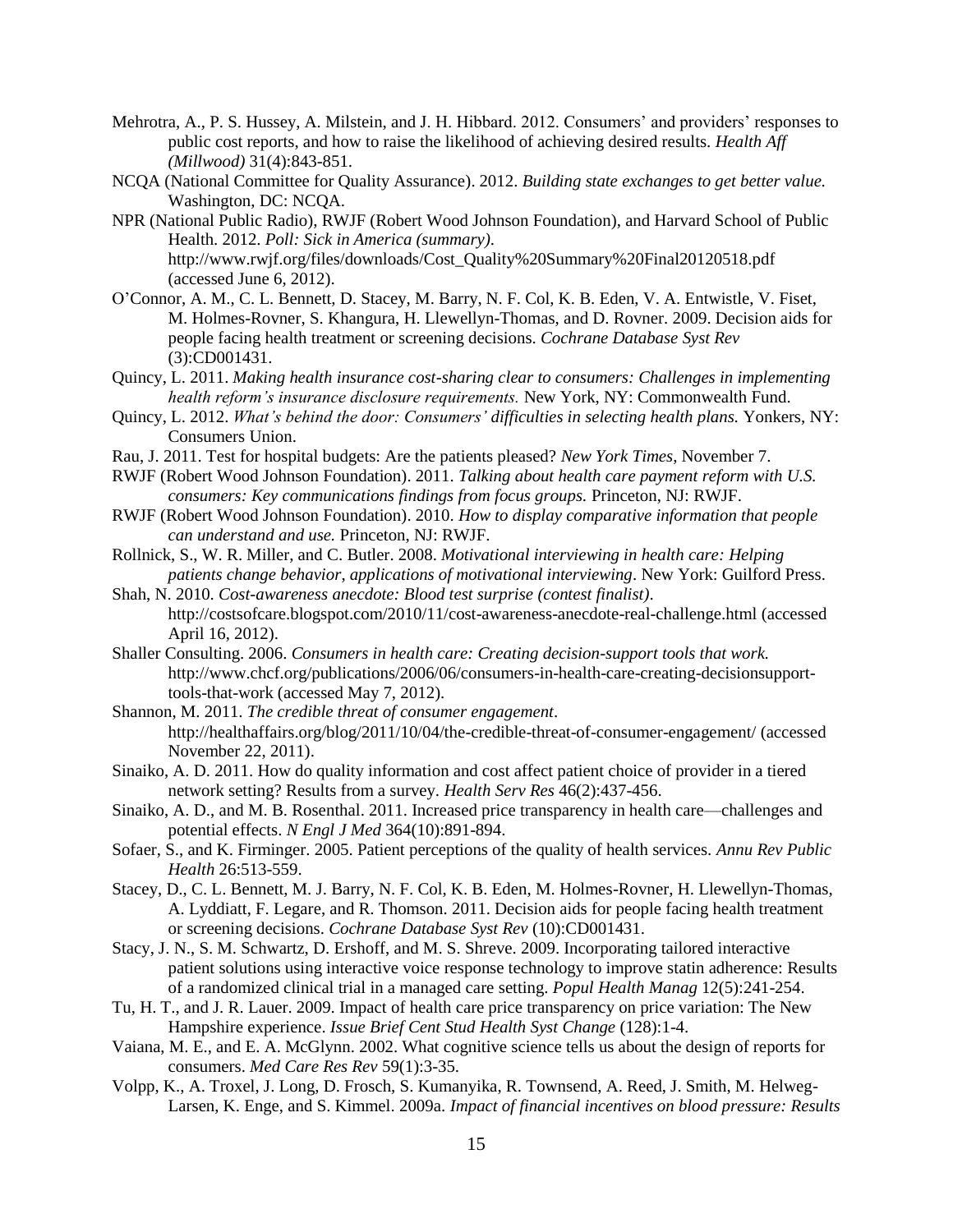*from the collaboration to reduce disparities in hypertension study*. Paper presented at Society of General Internal Medicine Annual Meeting, Miami Beach, FL.

- Volpp, K. G., D. A. Asch, R. Galvin, and G. Loewenstein. 2011. Redesigning employee health incentives—lessons from behavioral economics. *N Engl J Med* 365(5):388-390.
- Volpp, K. G., L. K. John, A. B. Troxel, L. Norton, J. Fassbender, and G. Loewenstein. 2008a. Financial incentive-based approaches for weight loss: A randomized trial. *JAMA* 300(22):2631-2637.
- Volpp, K. G., G. Loewenstein, A. B. Troxel, J. Doshi, M. Price, M. Laskin, and S. E. Kimmel. 2008b. A test of financial incentives to improve warfarin adherence. *BMC Health Serv Res* 8:272.
- Volpp, K. G., M. V. Pauly, G. Loewenstein, and D. Bangsberg. 2009b. P4P4P: An agenda for research on pay-for-performance for patients. *Health Aff (Millwood)* 28(1):206-214.
- Wiegand, B. 2011. *Participation and engagement*. Presentation at October 4, 2011 IOM Engaging Patients in Value Workgroup Meeting, Washington, DC.
- Wisdom, J., J. S. Downs, and G. Loewenstein. 2010. Promoting healthy choices: Information versus convenience. *AEJ-Applied* 2(2):164-178.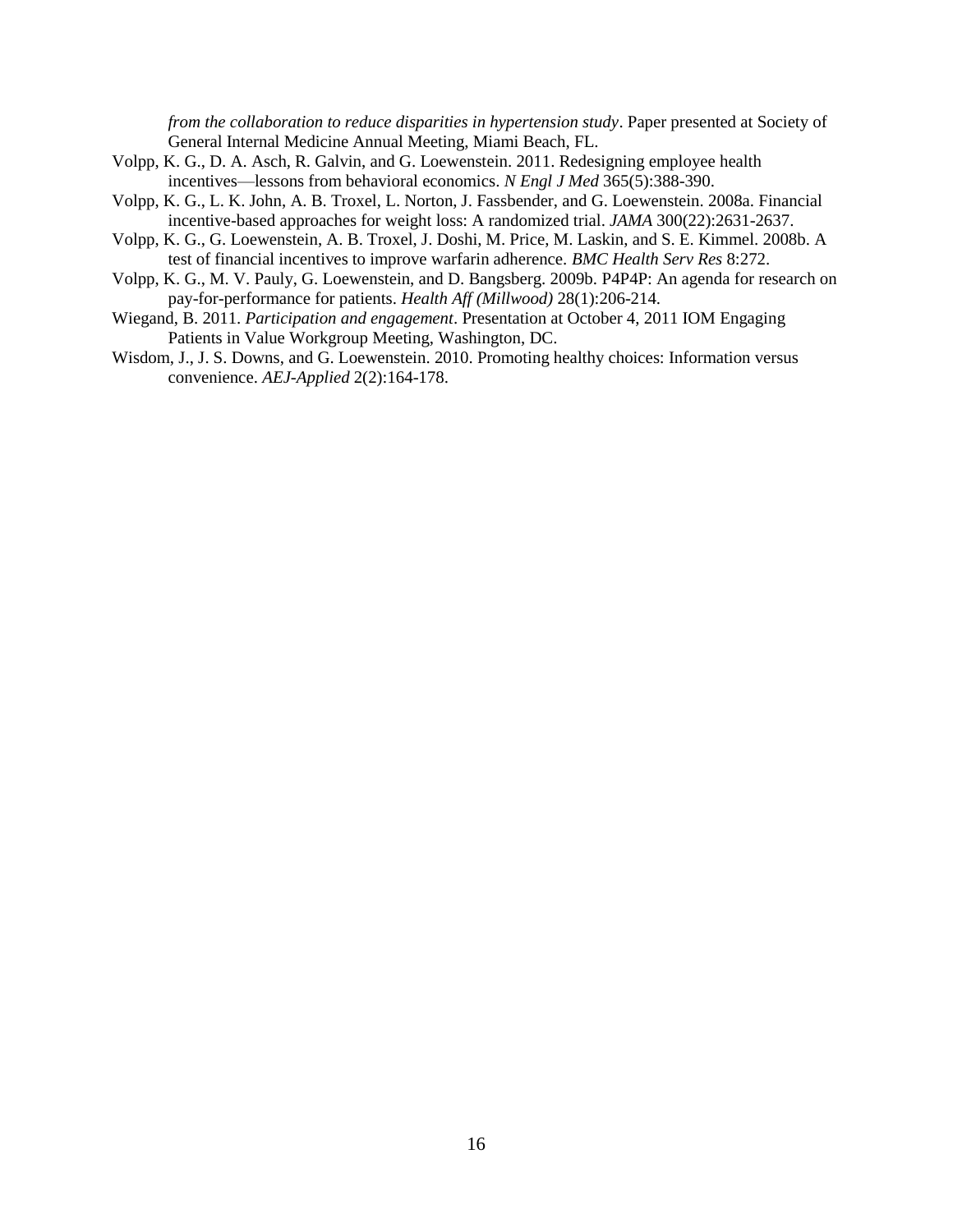## Appendix A

## **Motivating patient action on waste in health care**

What have we learned?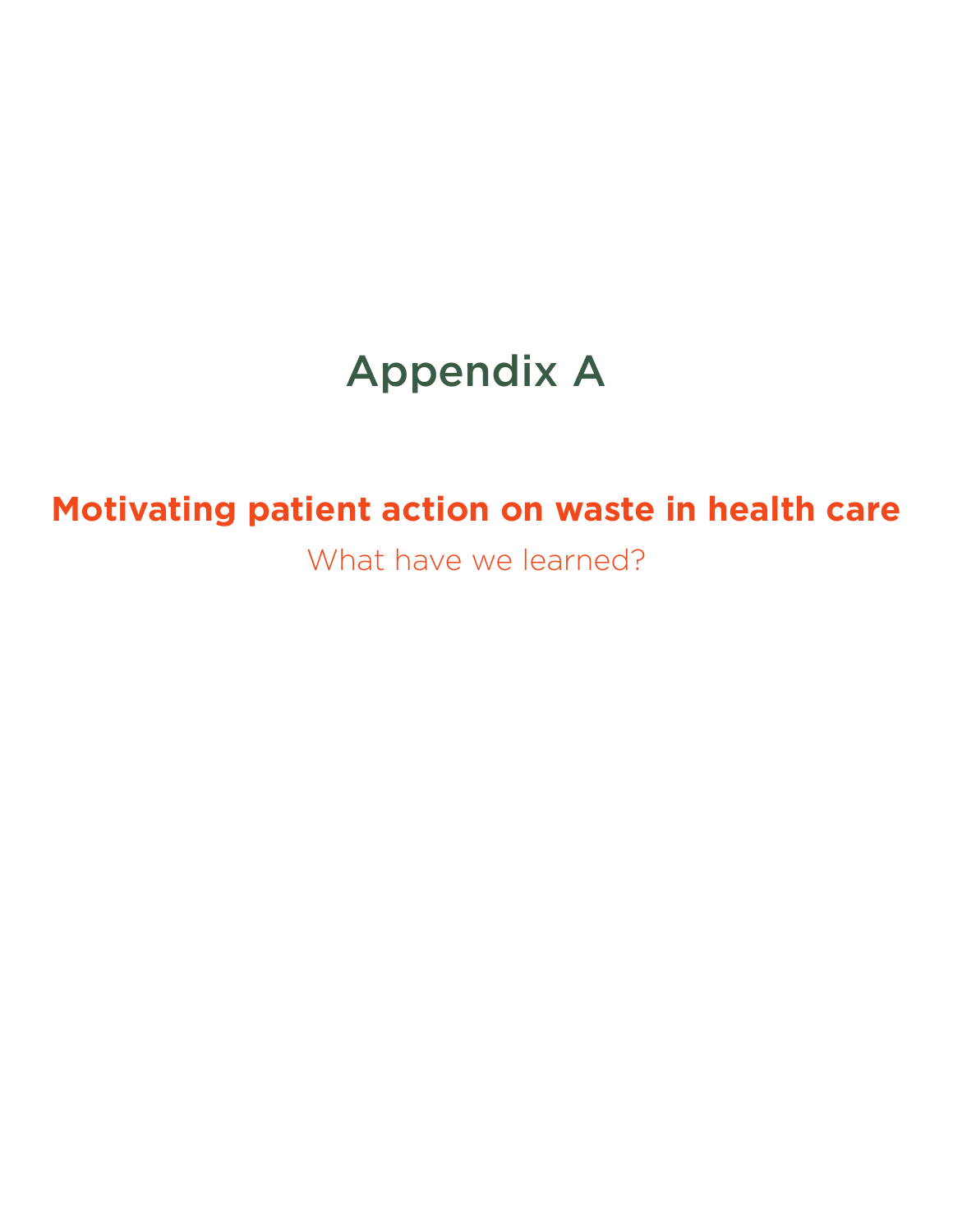## **Motivating patient action on waste in health care**

What have we learned?

Health care costs have risen rapidly, stressing family, employer, and national budgets, yet these expenses often do not improve patient health and contain substantial waste. One way to reduce waste and improve overall health care value is engaging patients and the public. While questions still exist on how to routinely involve patients in health care value decisions, several key lessons are known. Implementing these lessons can help increase patient and consumer involvement in health care and improve the value of health care for the nation.

### **ENGAGING PATIENTS IN HEALTH CARE VALUE | Lessons Learned**

#### 1. Understand what patients view as value

*Improving value depends on understanding and connecting to patient goals, motivations, and values.* 

#### 2. Make sure the best information is easy to find and use

*Information on quality and cost should be easy to find and compre- hensive enough that individuals can truly understand and use it.* 

#### 3. Information is not enough

*Information alone is not enough to support high-value decisions, but multiple strategies are needed to support patients as they seek to increase the value of their care.* 

This document serves as a companion item to the Institute of Medicine Discussion Paper *Demanding Value from Our Health Care: Motivating Patient Action to Reduce Waste in Health Care* by Margaret O'Kane et al. The full Discussion Paper can be found online at www.iom.edu/PatientsForValue. For more information contact, vsrt $\omega$ nas.edu.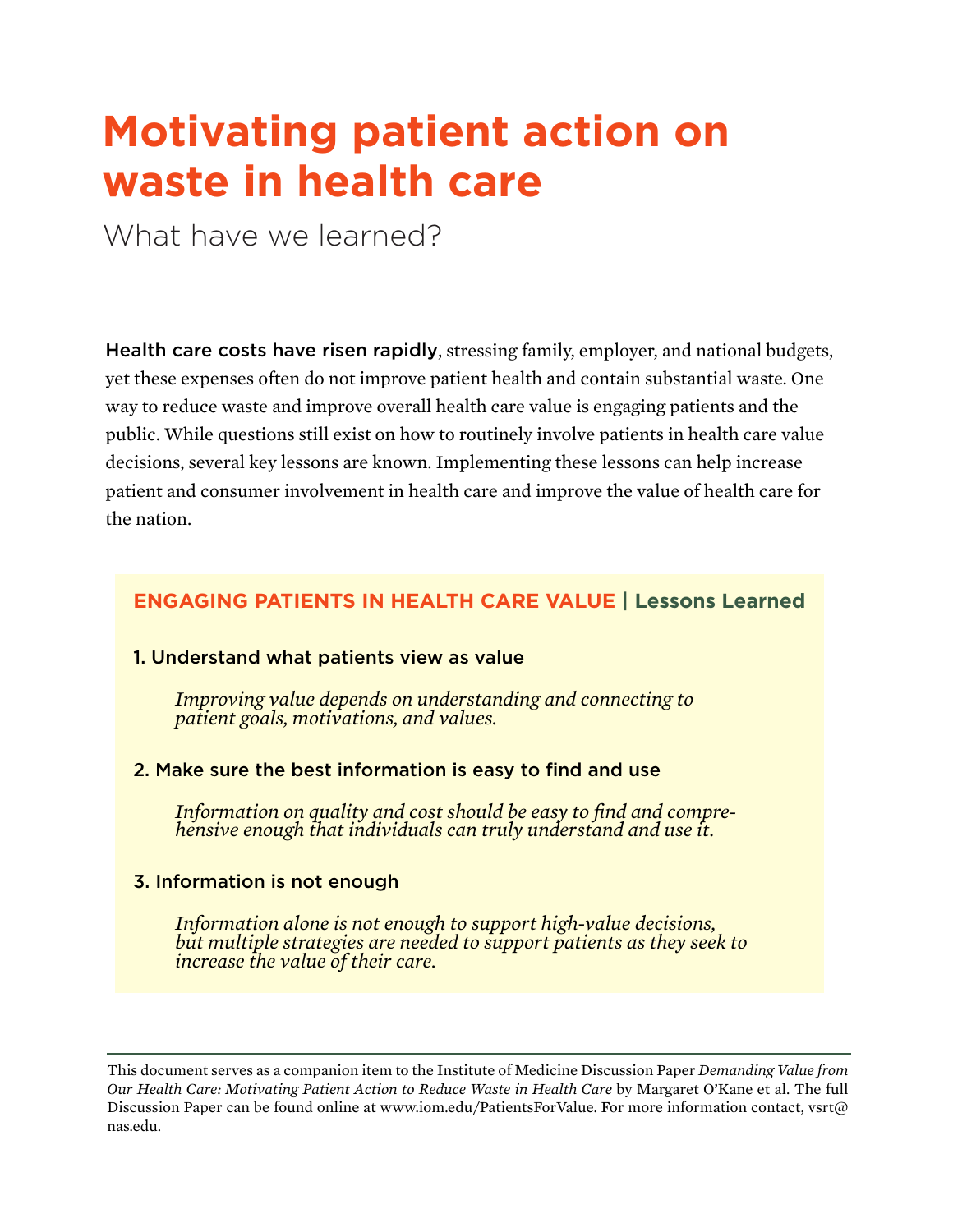### **ENGAGING PATIENTS IN HEALTH CARE VALUE | Key Messages**

#### Patients, consumers, and the public

*• Researchers have found that the quality and value of medical care varies substantially among doctors, hospitals, and communities—even among highly reputable physicians and other providers.* 

#### **Clinicians**

- *• Different choices are appropriate for different patients, and clinicians cannot provide high-value care without engaging patients to understand their goals, values, and motivations.*
- *• Clinicians play an important role in discussing cost and quality information with patients.*

#### Employers and insurance companies

- *• Incentives have been shown to be effective if they are thoughtfully designed to reward and encourage greater value.*
- *• Engaging patients in developing incentives can improve their effectiveness by understanding patient needs, motivations, and goals.*

#### Health care dystem

- *• Cost and quality need to be improved overall to ensure the sustainability of the health care system.*
- *• Consumers and patients often lack the information they need on quality and value to compare and evaluate health care options—from clinicians to treatments to hospitals.*
- *• Given the size of the problem, everyone involved in the health care system patients, doctors, hospitals, employers, and others—needs to work for a highquality, high-value system.*

#### **States**

*• Insurance exchanges offer an opportunity to promote value, provide more information on cost and quality, and offer other tools to help consumers and patients make decisions.*

#### Researchers and research funding agencies

- *• Research is needed to better understand effective ways to engage people around value.*
- *• More research needs to be done to create practical tools that can be used by patients, their families and caregivers, and clinicians in conversations about value.*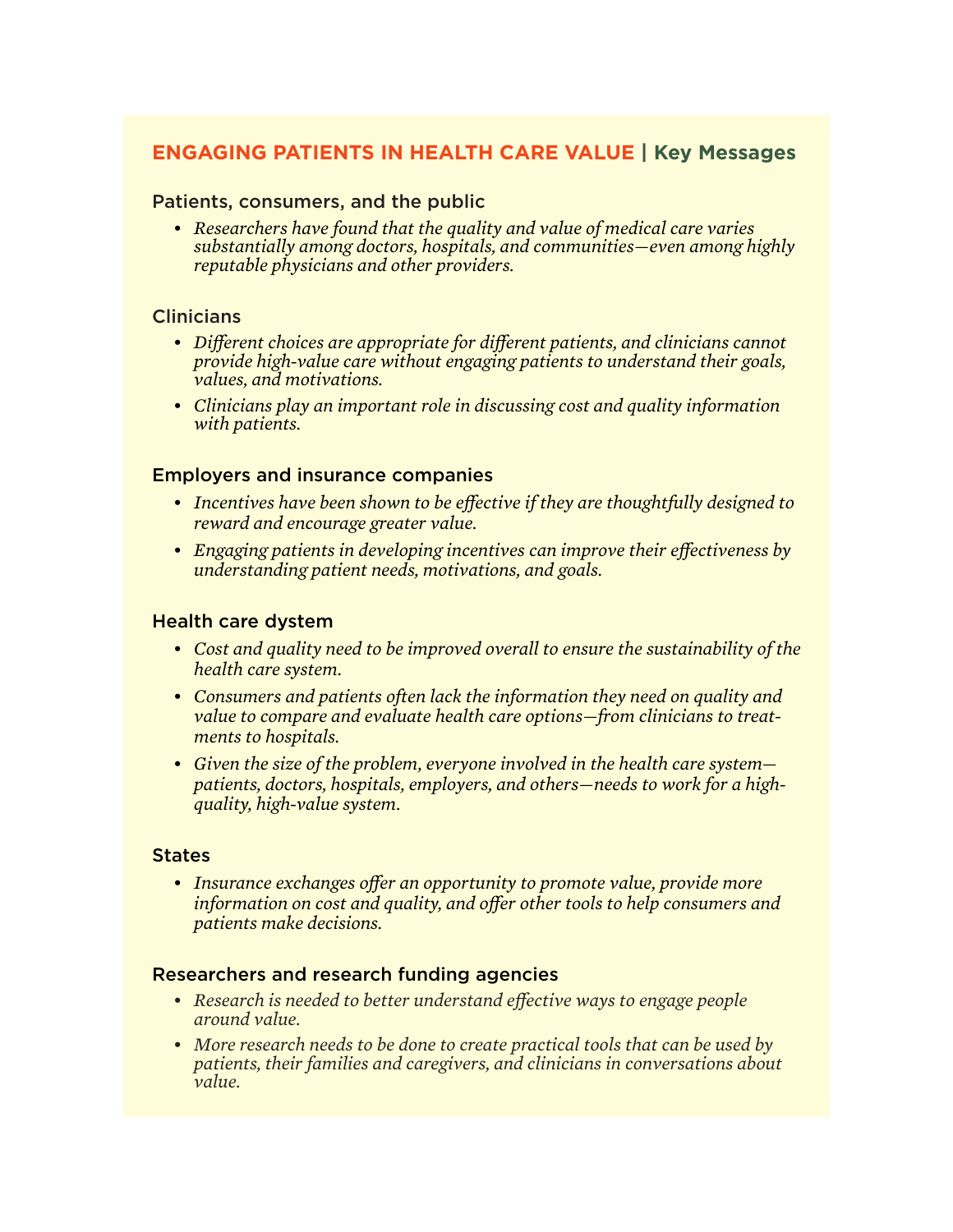## What can be done about rising health care costs?

The cost of health care is becoming increasingly unaffordable for many patients, families, businesses, and the nation. In the past decade, insurance premiums for families and individuals have more than doubled. Yet, the situation will not improve by cutting costs across the board—that would eliminate waste but also the treatments, screenings, and prevention that make people healthier. For this reason, the goal should not be to cut costs, but to improve the value of health care overall. In basic terms, this means that patients receive the best-quality care for their money.

While it is easy to talk about value, it is much harder to measure and improve it. Value means different things to different people and groups—physicians, insurance companies, manufacturers, employers, and patients have different perspectives on what is valuable in health care. Even when agreeing that something is valuable, different groups of patients will consider different treatments or medical services more or less valuable. Given that patients are key and central participants in the health care system, value should always include the patient's perspective, accounting for how care improves the patient's health, quality of life, and overall experience.

## Why is it important for everyone to be engaged in the value of health care?

In addition to the fact that engaging patients is the right thing to do, greater engagement of patients, people, and the public has the potential to improve health care value. Studies have

shown that when patients are involved in decisions and weigh risks and benefits, they choose fewer tests and treatments, and overall costs are lowered. Involving patients and consumers can have a powerful impact in improving health care value and making sure that resources are devoted to areas that improve patient health.

Engaging patients and consumers in health care value is an urgent priority. Changes in the structure of health insurance, such as the rise of high-deductible health plans, have increased the level of costs borne directly by patients and consumers. These changes require patients and consumers to play a greater role in considering the value of care.

Yet, there are opportunities to better involve patients in health care, especially people's growing willingness and ability to research many aspects of their lives. In a recent survey, almost 60 percent of individuals were willing to do detailed research before buying a car (and were able to find useful resources for this purpose) and 50 percent do so before buying a major appliance. While health care is different from buying a car or appliance, people's growing interest in research and ability to do so change the way they consider health care decisions.

While some strategies for involving people in health care value have succeeded, there are many unanswered questions and challenges, and there is room for improvement. However, much is now known on effective ways to team with people to discuss value, deliver better value, and help with health care decisions.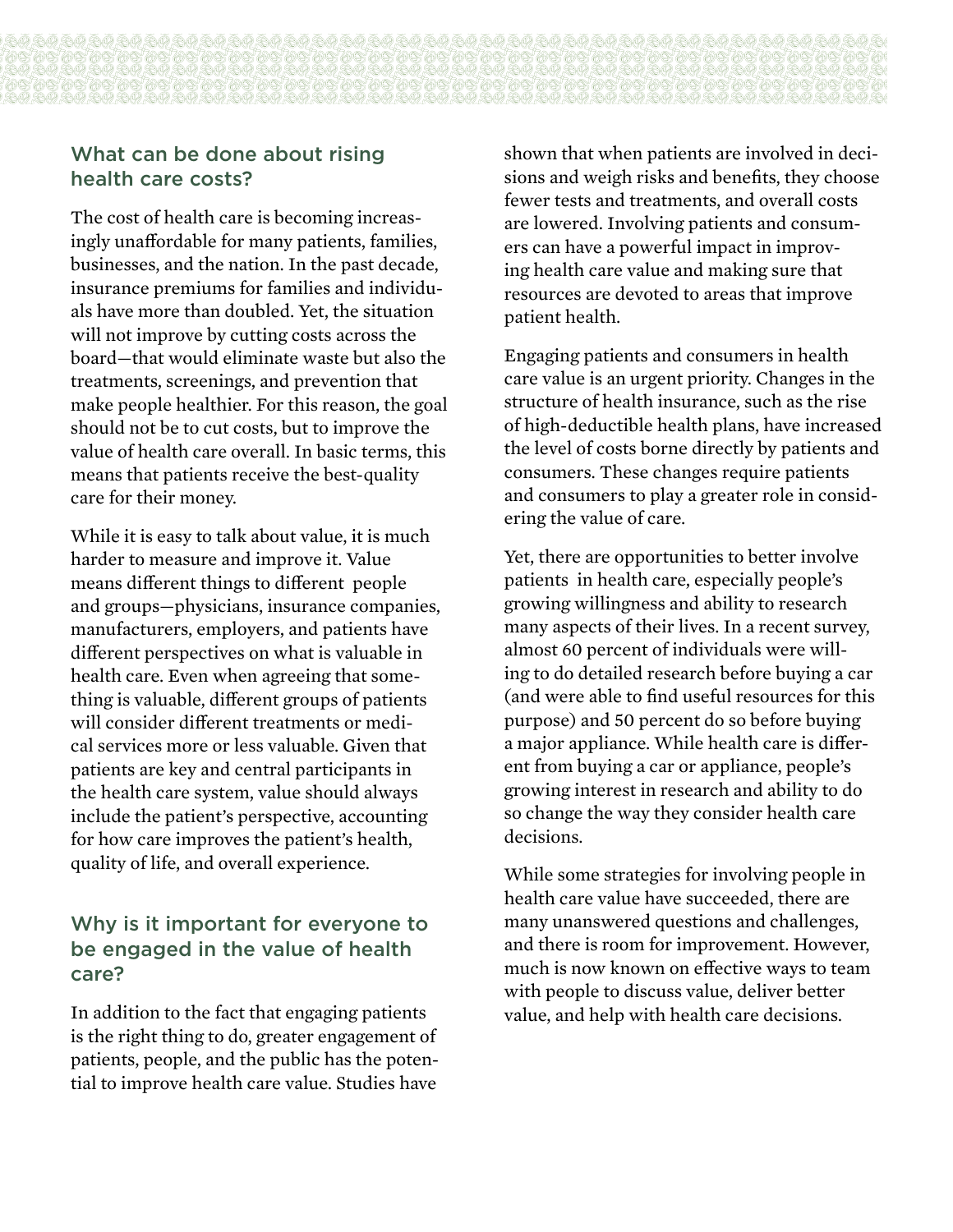## What are the key challenges to engaging people more effectively in health care value?

Understanding the challenges that patients face is fundamental in expanding their engagement in health care value. In general, making decisions based on health care value is difficult work and generally only done by the most involved and motivated patients. There are several other challenges that prevent its consideration.

#### **Concerns about rationing**

Many people are reluctant to talk about getting better value for their care. There is often a fear that value is a code word for rationed, cheap, or low-quality care. As a result, support for programs that encourage people to consider value when selecting clinicians or treatments is limited.

#### *One patient's struggle to find a physician*

Mr. A, a previously healthy 37-year-old man, suffered a heart attack 3 years ago and was diagnosed with several unusual cardiac conditions. He developed a relationship with a cardiologist at a large health center in his area and appreciated his physician's attention to adverse effects from medication. In the spring of 2009, Mr. A's cardiologist moved to another area, requiring him to select a new clinician for his care. As he looked for a new physician, he couldn't find the information he wanted. He disliked the top physician lists, feeling that they weren't asking the questions he cared about, and struggled to find basic information on many of the cardiologists in his area. Further, as his conditions were unusual he questioned whether the general findings reported on many websites would actually apply to someone like him. His story highlights the issues that patients have in learning about potential clinicians, and the need to customize information to different patients.

*Source: Howell, 2009.*

#### **Lack of resources and tools**

While people may conduct detailed research before buying a smartphone or a stove, few individuals do so when choosing a physician or considering medical treatments for a disease—some recent surveys suggest that less than 30 percent of patients research potential physicians before selecting one. One reason is the lack of clear, reliable resources. It is very difficult for patients to find the price or what they can expect to pay out of pocket for treating a disease. As noted in the earlier survey, 40 percent of patients indicated that they were uncertain that they could find a better-qualified doctor through more research while 60 percent were not confident that they could reduce the cost of health care by shopping around.

#### **Few know how much quality varies**

There is a widespread perception among patients that quality does not significantly vary between different hospitals or clinicians, with many believing that all health care must meet some minimum quality standards. Careful shopping seems unnecessary if all health care is expected to be of a certain quality. Yet, research has shown that wide differences exist in the quality of care delivered by different hospitals and physicians.

#### **High prices can be seen as better quality**

Without information on the quality of health care, most people are inclined to believe that a higher price means better care. Research suggests that this is not true. Expensive care is not necessarily better quality than inexpensive care; in fact, the opposite is often true. This shows the need to link prices and quality information together.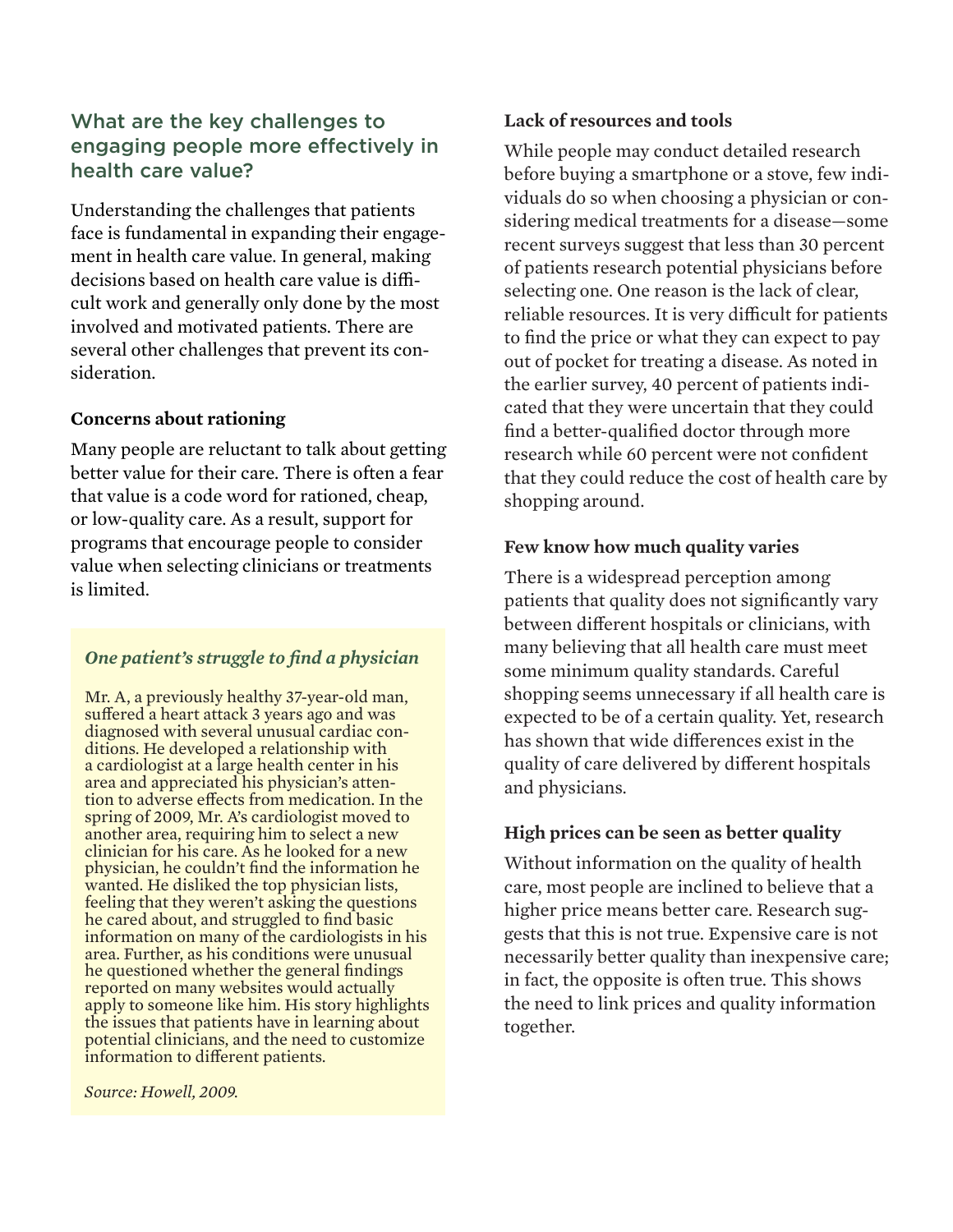#### **Difficult conditions for making decisions**

Unlike other consumer decisions, health care decisions are often made under very difficult circumstances. For example, it is unlikely that an individual suffering a heart attack is going to research hospitals while in an ambulance. Moreover, patients who deal with chronic diseases like diabetes or high blood pressure will need to devote ongoing attention to managing and making decisions about these conditions. Patients managing these types of health conditions will respond differently to incentives and may have different views on health care value than patients facing other types of health conditions.

### First lesson learned: Understand what patients view as value

One lesson is that the success of value initiatives depends how well they connect with and include patient goals, desires, and motivations. A person's internal motivations can be a powerful resource for long-term change. This is why it is important to discover a patient's goals and motivations.

There are often misconceptions about what patients view as value. Some organizations and hospitals have tried to become more patientcentered by focusing on customer service and food, for instance. Yet, this is not necessarily in line with what studies show patients want and care about. Instead, patients want medical care

- centered around their needs and values:
- that is affordable and accessible;
- with good communication and information;
- where all staff members show courtesy, respect, and emotional support;
- that is efficient in the use of their time and well coordinated between all clinicians;
- of high technical quality; and
- with adequate facilities.

Most patients desire a personal relationship with their care provider. Patients want someone who knows them and their history, listens to them, and communicates well. When patients have a high-quality relationship with a clinician, health outcomes can improve. In one study, HIV patients who felt their provider knew them as a person were more likely to take antiretroviral therapy, adhere to that treatment, and have better outcomes.

Patients also want their doctors to be on top of the latest science, and are generally supportive of research efforts to improve medical knowledge. However, research also shows that patients can become concerned about medical evidence if they think it might limit their

#### *Customizing messages increases their potential usefulness*

While information is important in itself, the more customized the information is to a particular patient, the more likely it is to be used. As an example, one study looked at how likely patients were to take a particular cholesterol medication (a statin). Some patients were given a generic guide to cholesterol, while others received feedback customized to their knowledge about cholesterol, their beliefs and values, and the barriers they identified to taking a medication. At the end of 6 months, 70 percent<br>of the patients who received the more customized messages were still taking their medica-<br>tions, compared to 61 percent of those who received generic materials.

While this is a clinical example, the same principle is true for information about value. Adapting the message to an individual's beliefs, knowledge, and goals will be more likely to succeed than offering generic information.

*Source: Stacy et al., 2009.*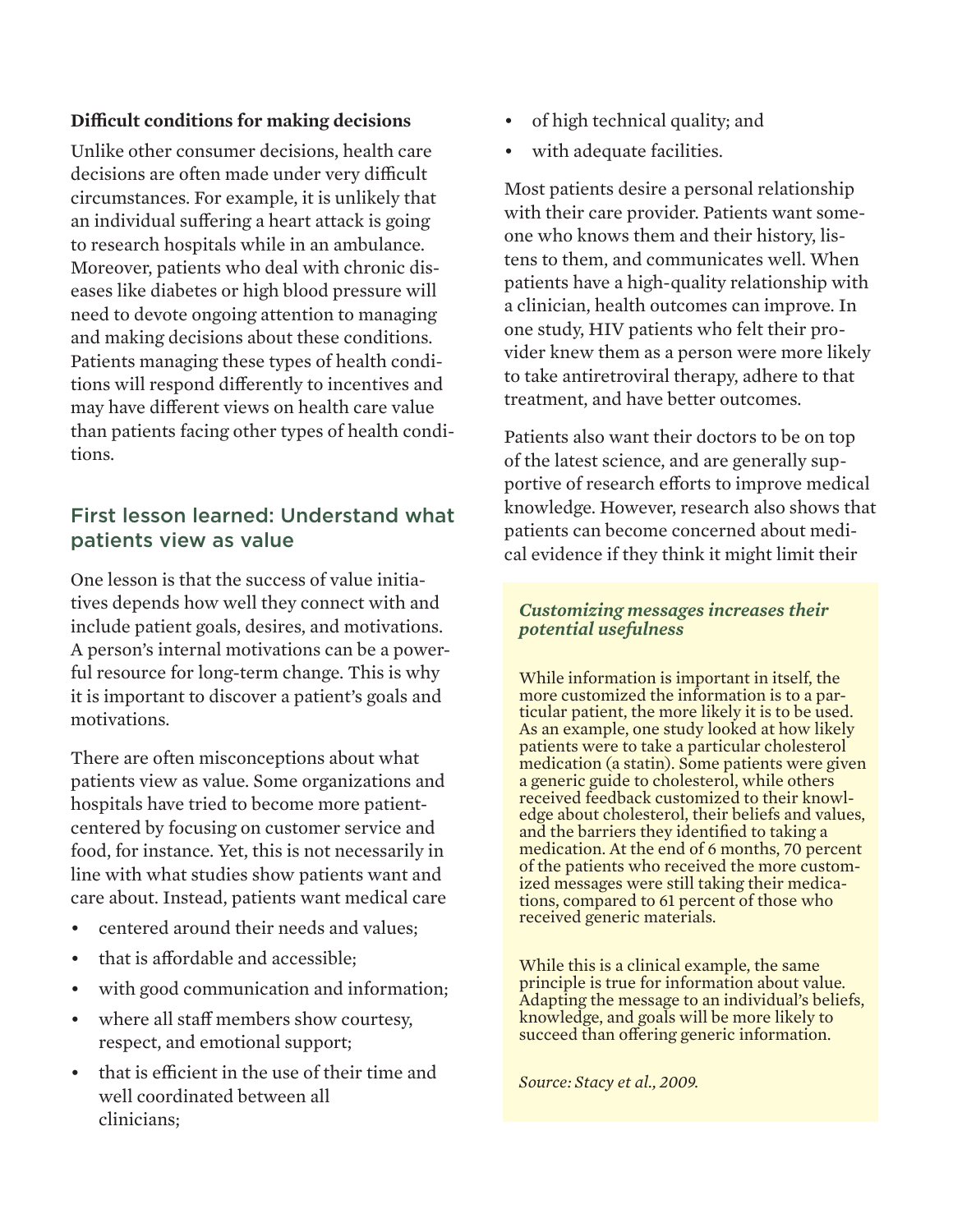options or if the evidence is perceived to create inflexible guidelines. Patients want the latest and best information, but want to maintain choice and autonomy.

Beyond value in medical care, there are emerging lessons about what consumers value in health insurance plans. They evaluate health plans not only on price, but also on the services that are covered and how much they would pay out of pocket for those services.

Yet, patients are not uniform in their views. Opinions about value vary from town to town and from state to state. The right answer for any individual depends on their personal characteristics, values and goals, and supports.

## Second lesson learned: Make sure the best information is easy to find and use

A second lesson is that information should be easy to find and comprehensive enough so that individuals can truly understand and use it. Too often, it is hard to find reliable sources of information on health care providers, hospitals, or health plans. People then turn to the stories or opinions of their friends and family.

Existing cost and quality reports are frequently difficult to use, with information frequently presented in a confusing format or with confusing language. People will not use information they cannot easily understand. To be useful, the reports should use clear graphics and plain language to help people find what they need to know.

Other factors can affect whether people use reported information. In some areas of the country, people may have only one health care option to choose from, so there is little to gain from research. In addition, many individuals

prefer to use stories, personal examples, and information that speaks directly to their own individual situation, rather than statistics, for making health care decisions.

Frequently, the information is very complex and difficult to understand, from medical terminology to health insurance benefit arrangements. Understanding the terms and concepts can be challenging, especially when they are placed within a lengthy document. Even for those familiar with health care, common health benefit terms—like deductible, co-insurance, and out-of-pocket limits—can be difficult to apply in everyday value decisions. This complexity makes comparison shopping and informed selection difficult.

### *Finding the price of care*

Finding the price of a particular treatment or test can be very difficult. Brad, a student from North Carolina, experienced this problem after developing a sinus infection. As Brad had a high-deductible, catastrophic insurance policy that covered only four physician visits a year, he was very concerned about the cost of treating this condition. His physician prescribed lab work and a CT scan, but Brad knew that his insurance would not cover the CT scan. At first, he asked admissions for the price. Admissions didn't know, so they called the imaging department, which also didn't know. Finally, admissions found the price of a sinus CT scan (\$900) in a little-used black binder. Brad declined the CT scan, but went to the lab. Unfortunately, his physician had referred Brad to a lab that was out of network for his insurance. A month later, he received a bill for \$478. Brad learned that when looking for medical care, even routine services, finding the cost of care is frequently the biggest challenge.

*Source: Shah, 2010.*

These challenges highlight the need to provide simple, clear information any time a consumer needs it. To be useful for decision making, information must be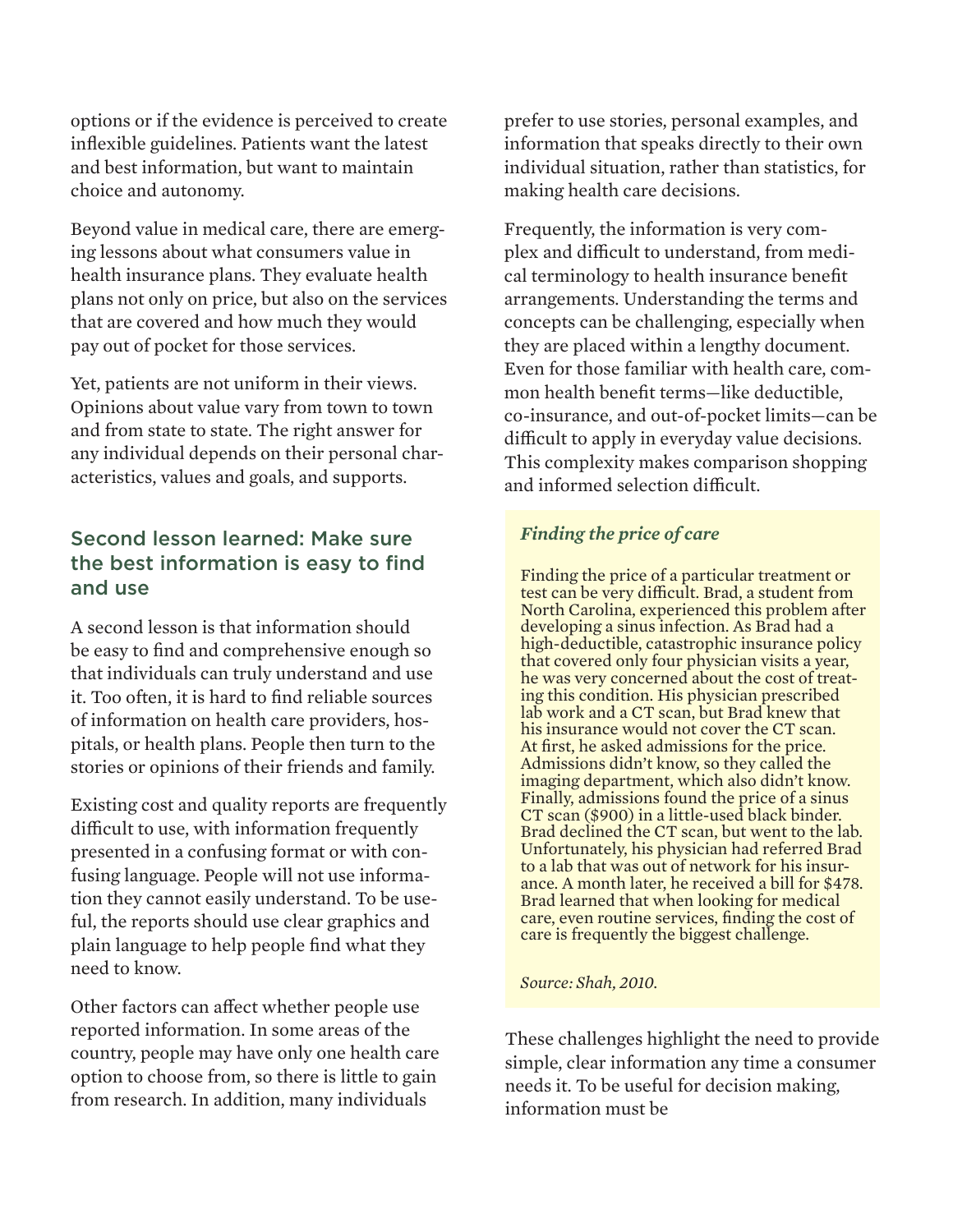- available just in time;
- immediately understandable;
- trustworthy, disclosing the sources of all information, including financial sponsors;
- applicable to the health care situation under consideration; and
- • customized to the needs, preferences, and skill sets of different people.

#### *Lotteries help people adhere to treatment*

There are new ways to encourage people to take health actions. In a study at the University of Pennsylvania, participants at risk for stroke and bleeding were prescribed the drug warfarin and given a reminder device. The device did something else too—it kept track of whether the participants had taken their medication as planned, and then entered them into a daily lottery. The lottery structure was a 1 in 5 chance of winning \$10 each day, and a 1-in-100 chance of winning \$100 each day. Participants were told every day if they had won or if they would have won if they'd taken their medication as their prescription indicated. The study found that the number of missed doses went down dramatically. Health outcomes also improved, although only during the course of the study. Why was this successful? The incentive provides quick rewards. It also incentivizes people who are averse to loss, since no one wants to miss out on winning the lottery.

#### *Source: Volpp et al., 2008.*

Besides published cost and quality information, people value talking to trusted individuals when making health care decisions. For example, many people would like their health care provider to help them consider complex health care decisions. However, many clinicians, often in primary care, lack the practical tools, time, and incentives they need to take on these conversations. Similarly, families, friends, and caregivers can play an important role in helping patients consider value, yet they may also not have the tools they need.

### Third lesson learned: Information is not enough

A third lesson is that information alone is not enough to support high-value decisions. Rather, multiple strategies are needed to support patients and consumers as they seek to increase the value they achieve from their care.

As mentioned earlier, most health care decisions are complex and are made under considerable uncertainty. In complex situations, people tend to use rules of thumb to make decisions and tend to stick with default options. In addition, people often will delay decisions or not make them altogether. This will occur even if patients are unhappy with the current situation and would prefer to make a change.

#### *Supporting patients with chronic diseases*

Many patients in America have long-term, chronic diseases like diabetes or asthma that require them to take medications for long periods of time. Many people stop taking their medications regularly, which can cause their disease to get worse because it's not being treated properly. To improve this problem, Pitney Bowes redesigned its prescription drug program. It lowered the amount that employees had to pay to fill prescriptions to treat diabetes and heart disease. As a result, more employees stayed on their medications. For employees with diabetes, pharmacy costs were lowered 7 percent, emergency room visits were reduced by 26 percent, and insurance costs for diabetes patients were reduced by 6 percent.

#### *Source: Choudhry et al., 2010a; Mahoney, 2005.*

One way to support consumer decisions about value is providing financial incentives that reward considering quality and value. Yet, these incentives will not be successful unless they are designed with an understanding of how people actually respond to financial moti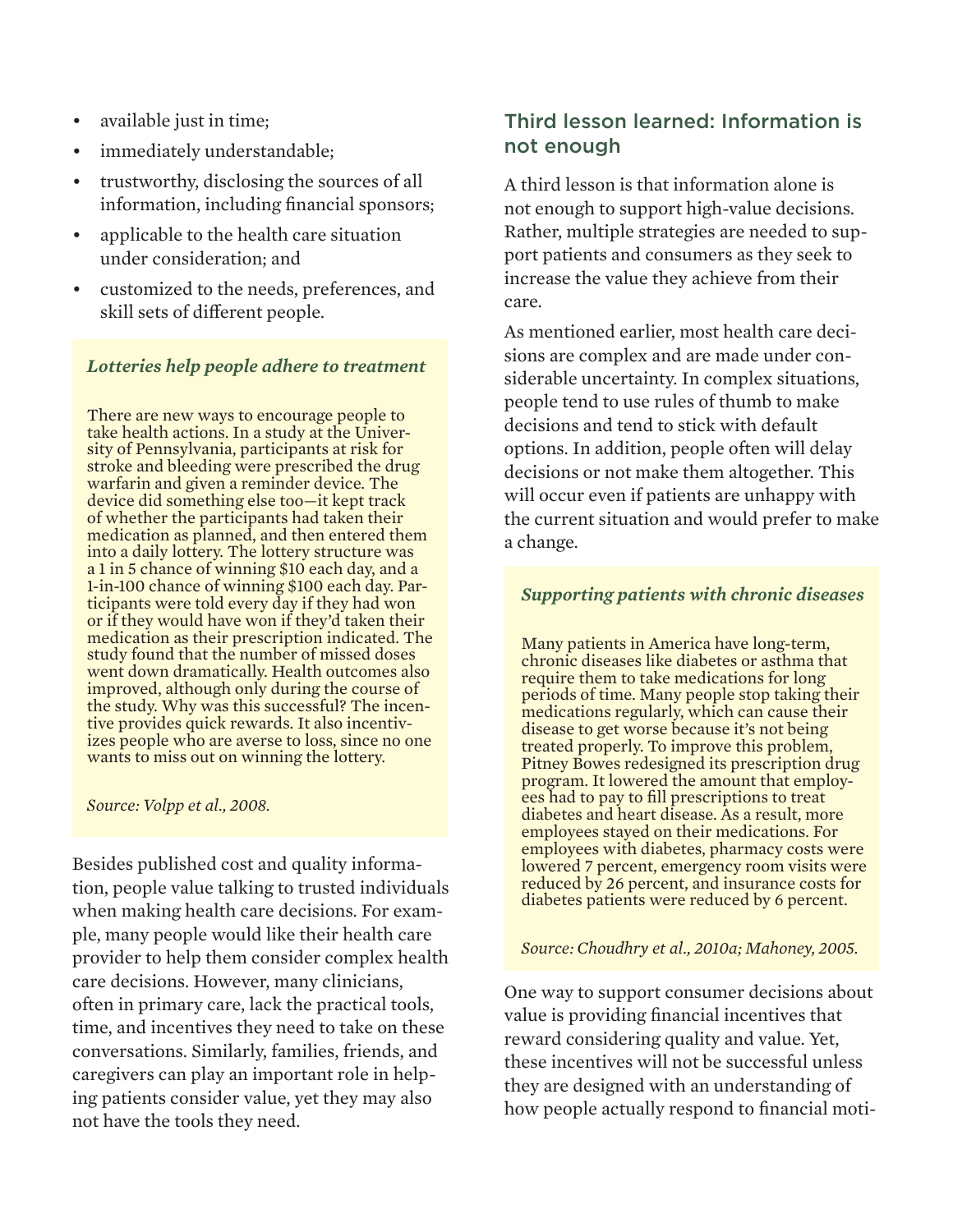vators. As patients pay more for health care, they cut back on all of their health care whether it is of high value (like insulin for a patient with diabetes) or not.

How do people actually respond to financial incentives? People have stronger feelings about losing a given amount of money than gaining the identical amount, they are optimistic about their chances of success, and tend to focus on the present over the future. Incentives that account for these human factors (like the lottery example) have a greater chance of success. For example, a payment at the end of the year may not encourage someone to exercise three times a week, as the pain of exercising is immediate while the reward is far in the future. Finally, different types of patients respond differently to incentives. To have a better chance of success, incentives need to be customized to particular health care situations and to specific patients' capabilities, preferences, and needs.

## For more information, please consult the following resources:

#### Benefits of Centering on Patients

Beach, M. C., J. Keruly, and R. D. Moore. 2006. Is the quality of the patient-provider relationship associated with better adherence and health outcomes for patients with HIV? *J Gen Intern Med* 21(6):661-665.

Bechtel, C., and D. L. Ness. 2010. If you build it, will they come? Designing truly patient-centered health care. *Health Aff (Millwood)* 29(5):914-920.

Hibbard, J., and P. Cunninghan. 2008. *How engaged are consumers in their health and health care, and why does it matter?* Washington, DC: Center for Studying Health System Change.

Hibbard, J. H., J. Stockard, E. R. Mahoney, and M. Tusler. 2004. Development of the patient activation measure (PAM): Conceptualizing and measuring activation in patients and consumers. *Health Serv Res* 39(4 Pt 1):1005-1026.

Hibbard, J. H., and M. Tusler. 2007. Assessing activation stage and employing a "next steps" approach to supporting patient self-management. *J Ambul Care Manage* 30(1):2-8.

Shannon, M. 2011. *The credible threat of consumer engagement*. http://healthaffairs.org/blog/2011/10/04/the-credible-threatof-consumer-engagement (accessed November 22, 2011).

#### Value from a Patient and Consumer Viewpoint

Blendon, R. J., J. M. Benson, G. K. SteelFisher, and K. J. Weldon. 2011. *Report on Americans' views on the quality of health care.* Robert Wood Johnson Foundation and the Harvard School of Public Health.

Carman, K. L., M. Maurer, J. M. Yegian, P. Dardess, J. McGee, M. Evers, and K. O. Marlo. 2010. Evidence that consumers are skeptical about evidence-based health care. *Health Aff (Millwood)* 29(7):1400-1406.

Lynch, W., and B. Smith. 2011. *Altarum institute survey of consumer health care options.* Ann Arbor, MI: Altarum Institute.

Sofaer, S., and K. Firminger. 2005. Patient perceptions of the quality of health services. *Annu Rev Public Health* 26:513-559.

Wiegand, B. 2011. *Participation and engagement.* Presentation at October 4, 2011 Engaging Patients in Value Workgroup meeting, Washington, D.C.

#### Present Cost and Quality Information Effectively

Fung, C. H., Y. W. Lim, S. Mattke, C. Damberg, and P. G. Shekelle. 2008. Systematic review: The evidence that publishing patient care performance data improves quality of care. *Ann Intern Med* 148(2):111-123.

Hibbard, J., and S. Sofaer. 2010. *Best practices in public reporting no. 1: How to effectively present health care performance data to consumers.* Rockville, MD: Agency for Healthcare Research and Quality.

Institute of Medicine. 2012. *Facilitating state health exchange communication through the use of health literate practices workshop summary.* Washington, DC: The National Academies Press.

Kaiser Family Foundation (KFF). 2011. *Data note: Trends in the use of hospital and provider quality ratings.* Menlo Park, CA: KFF.

KFF. 2008. 2*008 update on consumers' views of patient safety and quality information.* Menlo Park, CA: KFF.

Quincy, L. 2011. *Making health insurance cost-sharing clear to consumers: Challenges in implementing health reform's insurance disclosure requirements.* New York, NY: Commonwealth Fund.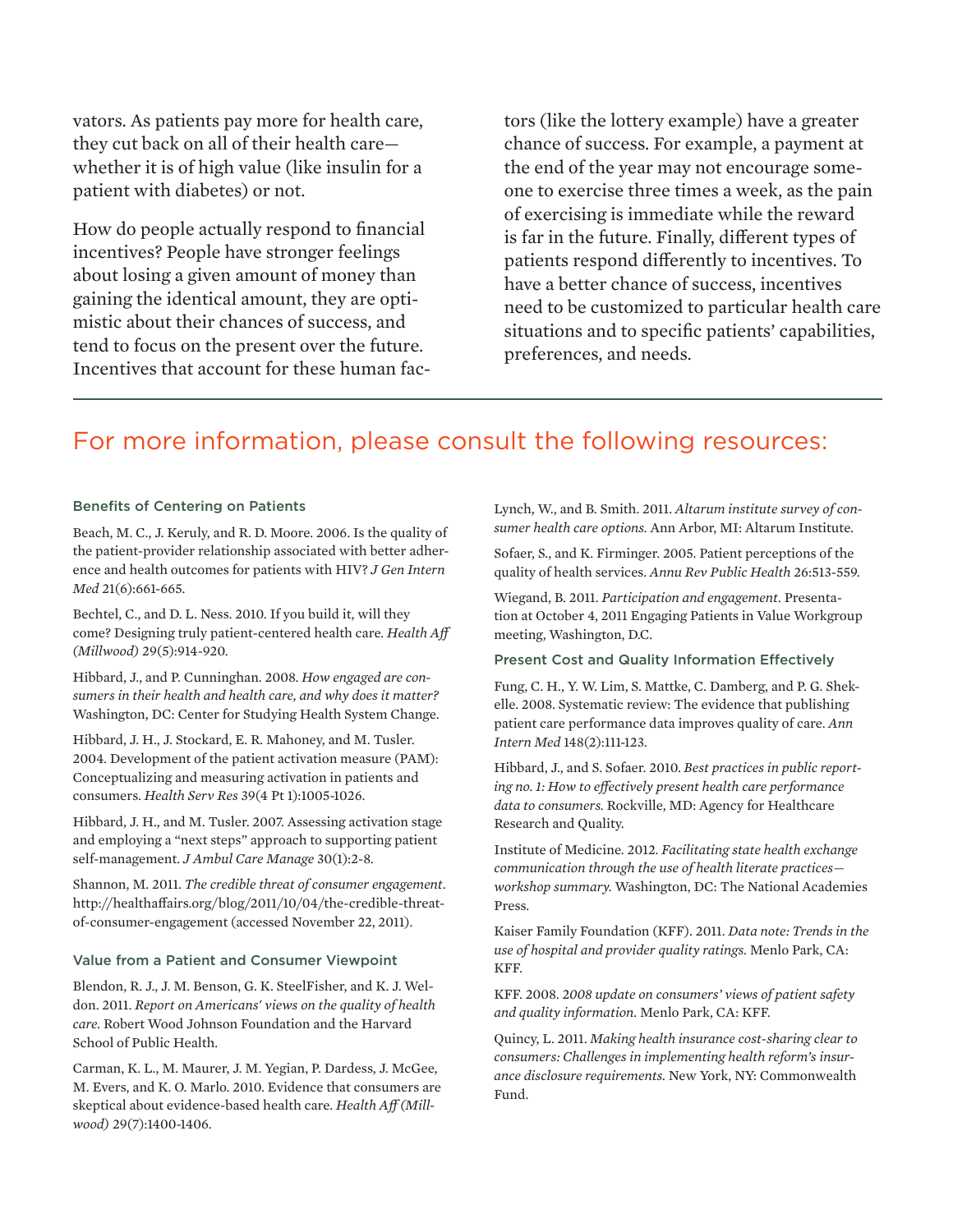Quincy, L. 2012. *What's behind the door: Consumers' difficulties in selecting health plans.* Yonkers, NY: Consumers Union.

Robert Wood Johnson Foundation (RWJF). 2011. *Talking about health care payment reform with U.S. Consumers: Key communications findings from focus groups.* Princeton, NJ: RWJF.

RWJF. 2010. *How to display comparative information that people can understand and use.* Princeton, NJ: RWJF.

Shaller Consulting. 2006. *Consumers in health care: Creating decision-support tools that work.* Menlo Park, CA: California HealthCare Foundation.

Sinaiko, A. D. 2011. How do quality information and cost affect patient choice of provider in a tiered network setting? Results from a survey. *Health Serv Res* 46(2):437-456.

Sinaiko, A. D., and M. B. Rosenthal. 2011. Increased price transparency in health care—challenges and potential effects. *N Engl J Med* 364(10):891-894.

Tu, H. T., and J. R. Lauer. 2009. Impact of health care price transparency on price variation: The New Hampshire experience. *Cent Stud Health Syst Change* (128):1-4.

U.S. Government Accountability Office (GAO). 2011. *Health care price transparency: Meaningful price information is difficult for consumers to obtain prior to receiving care.* Washington, DC: GAO.

Vaiana, M. E., and E. A. McGlynn. 2002. What cognitive science tells us about the design of reports for consumers. *Med Care Res Rev* 59(1):3-35.

#### How Patients and Consumers Respond to Incentives

Beeuwkes Buntin, M., A. M. Haviland, R. McDevitt, and N. Sood. 2011. Healthcare spending and preventive care in highdeductible and consumer-directed health plans. *Am J Manag Care* 17(3):222-230.

Chernew, M. E., M. R. Shah, A. Wegh, S. N. Rosenberg, I. A. Juster, A. B. Rosen, M. C. Sokol, K. Yu-Isenberg, and A. M. Fendrick. 2008. Impact of decreasing copayments on medication adherence within a disease management environment. *Health Aff (Millwood)* 27(1):103-112.

Choudhry, N. K., J. Avorn, R. J. Glynn, E. M. Antman, S. Schneeweiss, M. Toscano, L. Reisman, J. Fernandes, C. Spettell, J. L. Lee, R. Levin, T. Brennan, and W. H. Shrank. 2011. Full coverage for preventive medications after myocardial infarction. *N Engl J Med* 365(22):2088-2097.

Halpern, S. D., P. A. Ubel, and D. A. Asch. 2007. Harnessing the power of default options to improve health care. *N Engl J Med* 357(13):1340-1344.

Volpp, K., A. Troxel, J. Long, D. Frosch, S. Kumanyika, R. Townsend, A. Reed, J. Smith, M. Helweg-Larsen, K. Enge, and S. Kimmel. 2009. *Impact of financial incentives on blood pressure: Results from the collaboration to reduce disparities in hypertension study.* Paper presented at Society of General Internal Medicine Annual Meeting, Miami Beach, FL.

Volpp, K. G., D. A. Asch, R. Galvin, and G. Loewenstein. 2011. Redesigning employee health incentives—lessons from behavioral economics. *N Engl J Med* 365(5):388-390.

#### Case Studies

Choudhry, N. K., M. A. Fischer, J. Avorn, S. Schneeweiss, D. H. Solomon, C. Berman, S. Jan, J. Liu, J. Lii, M. A. Brookhart, J. J. Mahoney, and W. H. Shrank. 2010a. At Pitney Bowes, valuebased insurance design cut copayments and increased drug adherence. *Health Aff (Millwood)* 29(11):1995-2001.

Howell, M. D. 2009. A 37-year-old man trying to choose a highquality hospital: Review of hospital quality indicators. *JAMA* 302(21):2353-2360.

Mahoney, J. J. 2005. Reducing patient drug acquisition costs can lower diabetes health claims. *Am J Manag Care* 11(5 Suppl):S170-S176.

Shah, N. 2010. *Cost-awareness anecdote: Blood test surprise (contest finalist).* http://costsofcare.blogspot.com/2010/11/ cost-awareness-anecdote-real-challenge.html (accessed April 16, 2012).

Stacy, J. N., S. M. Schwartz, D. Ershoff, and M. S. Shreve. 2009. Incorporating tailored interactive patient solutions using interactive voice response technology to improve statin adherence: Results of a randomized clinical trial in a managed care setting. *Popul Health Manag* 12(5):241-254.

Volpp, K. G., G. Loewenstein, A. B. Troxel, J. Doshi, M. Price, M. Laskin, and S. E. Kimmel. 2008. A test of financial incentives to improve warfarin adherence. *BMC Health Serv Res*  8:272.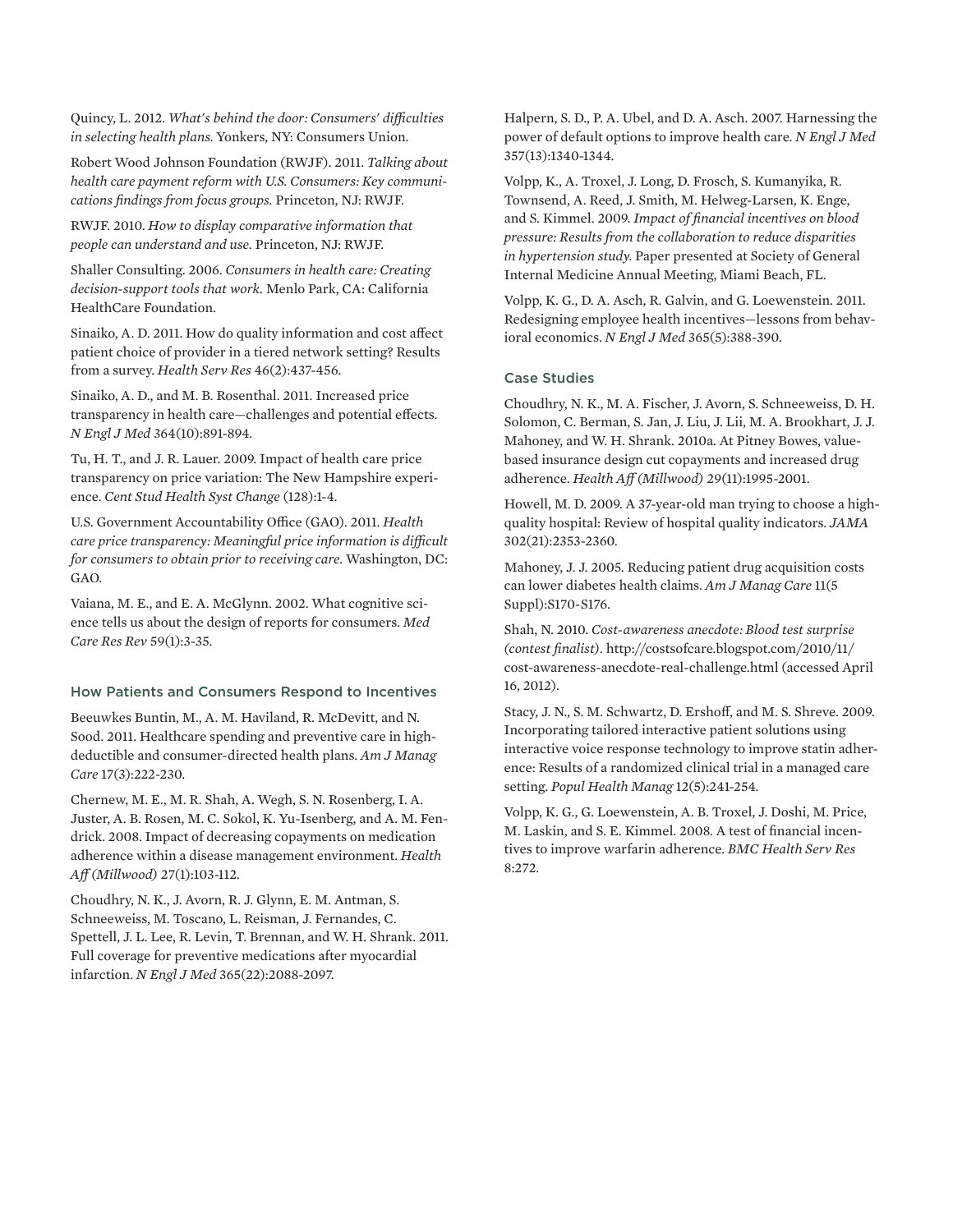This document serves as a companion item to the Institute of Medicine Discussion Paper *Demanding Value from Health Care: Motivating Patient Action on Waste in*  Health Care<sup>1</sup> which was authored by:

**Margaret O'Kane** National Committee for Quality Assurance

**Kathleen Buto** Johnson & Johnson

**Tanya Alteras** National Partnership for Women & Families

**Katherine Baicker** Harvard University **Judith Fifield** University of Connecticut Health Center

**Robert Giffin** Covidien

**Jim Hansen** Dossia Consortium

**Robert Saunders** Institute of Medicine

The authors were assisted in their efforts by the following individuals:

**Charles Alston** MSL Washington

**David Asch** University of Pennsylvania

**Leah Binder** The Leapfrog Group

**David Clifford** PatientsLikeMe (formerly)

**Alexandra Clyde** Medtronic

**Lorainne Glazar** TMC HealthCare

**Judith Hibbard** University of Oregon

**Sheri McCoy** Johnson & Johnson (formerly)

**Brian Powers** Institute of Medicine

**Lygeia Ricciardi** Office of the National Coordinator for HIT

**Valerie Rohrbach** Institute of Medicine

**Susan Shurin** National Heart, Lung, and Blood Institute

**Kevin Volpp** University of Pennsylvania

**Benjamin Weigand** Johnson & Johnson

<sup>1</sup>The views expressed in the Discussion Paper are those of the authors and not necessarily of the authors' organizations or of the Institute of Medicine. This Issue Brief and the paper are intended to help inform and stimulate discussion. They have not been subjected to the review procedures of the Institute of Medicine and are not a report of the Institute of Medicine or of the National Research Council.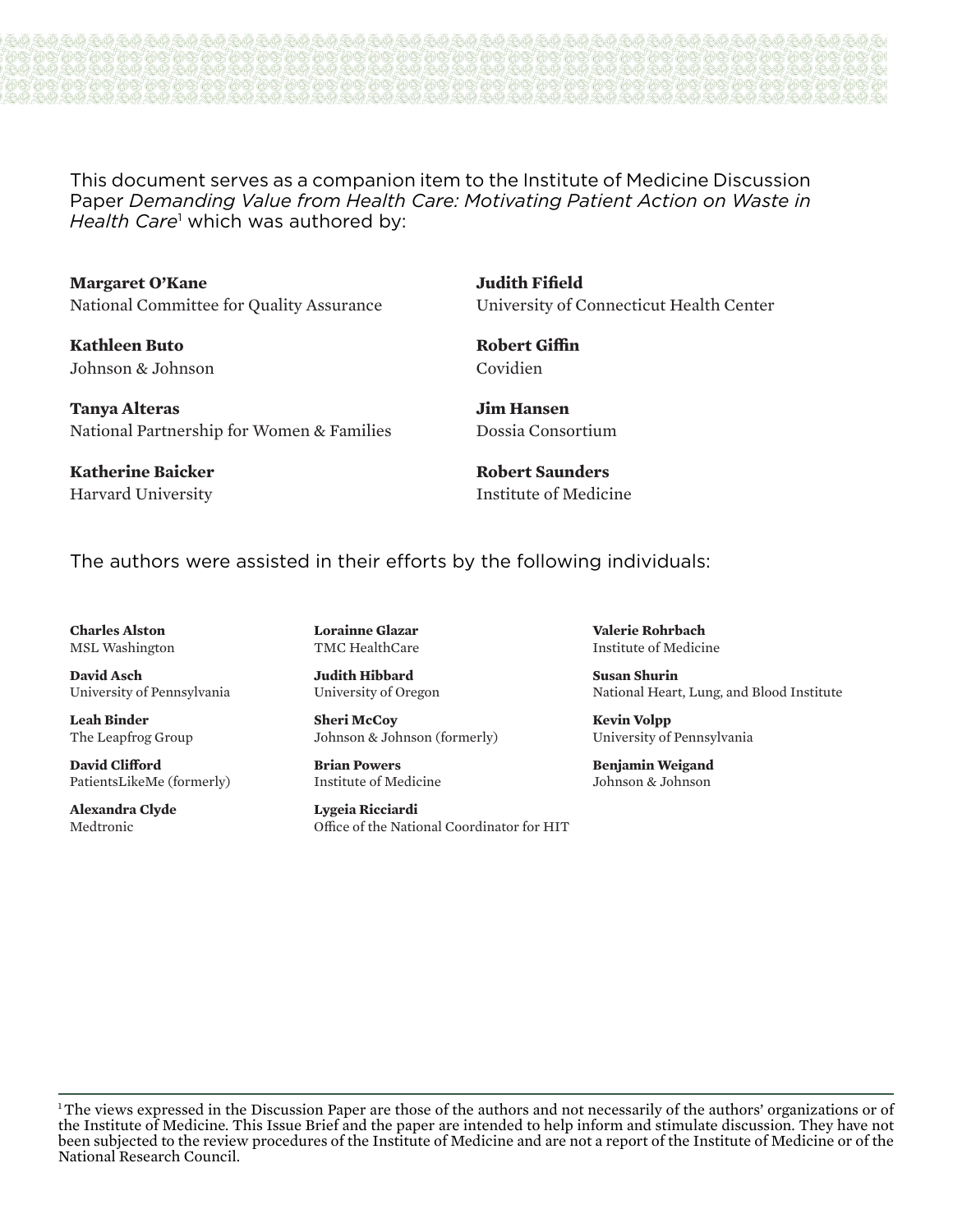# Appendix B

## **Examples of Quality and Cost Reporting**

Varied sites exist for consumer information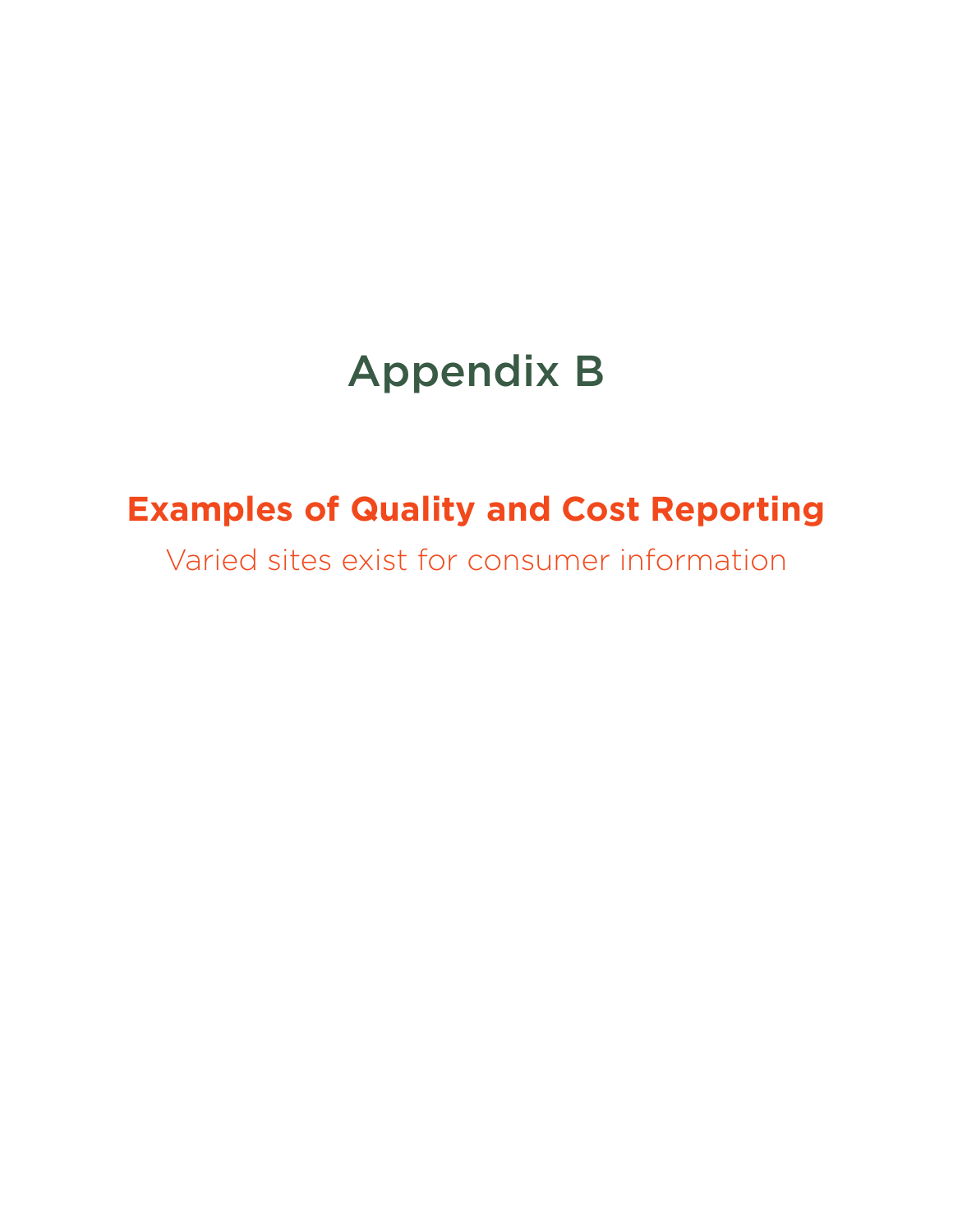# **Examples of Quality and Cost Reporting**

Varied sites exist for consumer information

| <b>Examples of Quality Reporting</b>                                                                                |                                                                                                                                                                                                                                                                                                                                                                                                                                                                 |  |
|---------------------------------------------------------------------------------------------------------------------|-----------------------------------------------------------------------------------------------------------------------------------------------------------------------------------------------------------------------------------------------------------------------------------------------------------------------------------------------------------------------------------------------------------------------------------------------------------------|--|
| <b>Resource</b>                                                                                                     | <b>Description</b>                                                                                                                                                                                                                                                                                                                                                                                                                                              |  |
| <b>AHRQ Chartered Value Exchanges</b><br>www.ahrq.gov/qual/value/<br>Incveover.htm                                  | The Agency for Healthcare Research and Quality<br>(AHRQ) organizes a network of multi-stakeholder,<br>community-based organizations. Examples of orga-<br>nizations that publish quality measures and statistics<br>include<br>Kansas City Improvement Consortium's Quality<br>Health Together: www.qualityhealthtogether.org<br>Maine Health Management Coalition's<br>Get Better Maine: www.getbettermaine.org<br>Utah's HealthScape: www.utahhealthscape.org |  |
| <b>AHRQ Health Care Report</b><br>Card Compendium<br>www.talkingquality.ahrq.gov/<br>content/reportcard/search.aspx | The AHRQ provides a variety of resources to help re-<br>porting organizations publish quality information. As a<br>part of this initiative, AHRQ has assembled a compre-<br>hensive list of quality reports, searchable by subject,<br>state, sponsor, data type, and other criteria.                                                                                                                                                                           |  |
| <b>Care About Your Care</b><br>www.careaboutyourcare.org                                                            | The website provides printable handouts with tips for<br>consumers on how to get better health care. A high-<br>lighted resource is the Robert Wood Johnson Founda-<br>tion's "Comparing Health Care Quality: A National<br>Directory," which provides quality reports available<br>from around the nation. The website also provides a list<br>of additional resources to find quality care.                                                                   |  |
| <b>CMS Hospital Compare</b><br>www.hospitalcompare.hhs.gov                                                          | Medicare's hospital compare tool allows users to com-<br>pare quality measures from hospitals located within or<br>around any given zip code. The website also publishes<br>Medicare payment information.                                                                                                                                                                                                                                                       |  |

This resource guide serves as a companion item to the Institute of Medicine Discussion Paper *Demanding Value from Our Health Care: Motivating Patient Action to Reduce Waste in Health Care* by Margaret O'Kane et al. The full Discussion Paper can be found online at www.iom.edu/PatientsForValue. For more information, contact vsrt@nas.edu.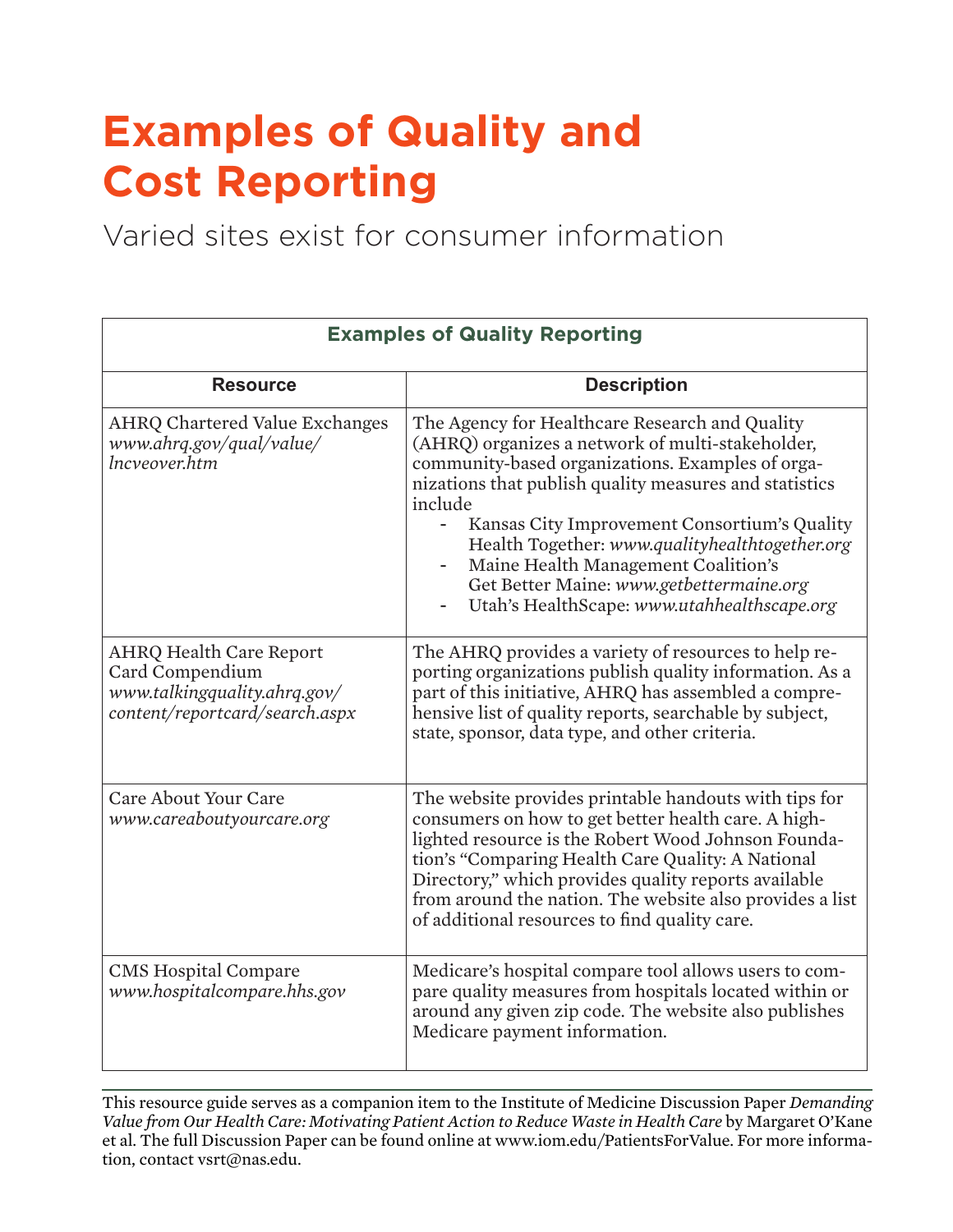| <b>Consumer Health Ratings</b><br>www.consumerhealthratings.com                    | This online resource is provided as a free, public service<br>by the Dahlen Company, and consolidates quality rating<br>information for hospitals, providers, nursing homes,<br>home health agencies, and other health care providers.                                                                                                                                   |
|------------------------------------------------------------------------------------|--------------------------------------------------------------------------------------------------------------------------------------------------------------------------------------------------------------------------------------------------------------------------------------------------------------------------------------------------------------------------|
| HealthCare.gov<br>http://www.healthcare.gov                                        | Created by the Affordable Care Act, this will be a one-<br>stop resource for quality information. The website<br>currently links to Partnership for Patients and Medicare<br>Physician, Hospital, Nursing Home, Home Health, and<br>Dialysis Facility Compare.                                                                                                           |
| HealthGrades<br>http://www.healthgrades.com                                        | Users search for doctors (including by specialty), den-<br>tists, and hospitals in a given area. Published informa-<br>tion includes provider demographics, accepted insur-<br>ance, and whether they are accepting patients. Quality<br>metrics are self-reported patient survey data. These<br>surveys also generate "stars" that rank a provider from<br>$1-5$ stars. |
| Joint Commission Quality Check<br>www.qualitycheck.org/consumer/<br>searchQCR.aspx | This website provides a search engine so users can find<br>Joint Commission accredited health care organizations.                                                                                                                                                                                                                                                        |
| Leapfrog Group Hospital Quality<br>Compare<br>www.leapfroggroup.org/cp             | The website publishes self-reported overall patient<br>safety ratings, with four bars that indicate progress to-<br>ward meeting Leapfrog's standards.                                                                                                                                                                                                                   |
| <b>NCQA Clinician Directory</b><br>www.recognition.ncqa.org                        | NCQA provides a search engine to find physicians, bro-<br>ken down by state, who have met the criteria for NCQA<br>recognition programs.                                                                                                                                                                                                                                 |
| NCQA Health Plan Report Card<br>www.reportcard.ncqa.org/plan/ex-<br>ternal         | The website is a directory of health plans searchable<br>by name, state, zip code, and plan type. NCQA provides<br>the plans' overall accreditation status. Users can then<br>compare plans to learn further details.                                                                                                                                                    |
| UCompareHealthCare<br>www.ucomparehealthcare.com                                   | Users can search for physicians, hospitals, senior care,<br>insurance, clinics, and pharmacies by zip code. The<br>website has a "compare" function so users can look at<br>selected health care providers side by side. Hospital and<br>nursing home profiles include quality measures such as<br>patient satisfaction.                                                 |
| U.S. News & World Report Health<br>Plans<br>www.health.usnews.com/health-<br>plans | Users can search for how health plans are ranked, bro-<br>ken down by state. The website includes articles that<br>define health insurance terminology and tips on how to<br>pick the best plan.                                                                                                                                                                         |